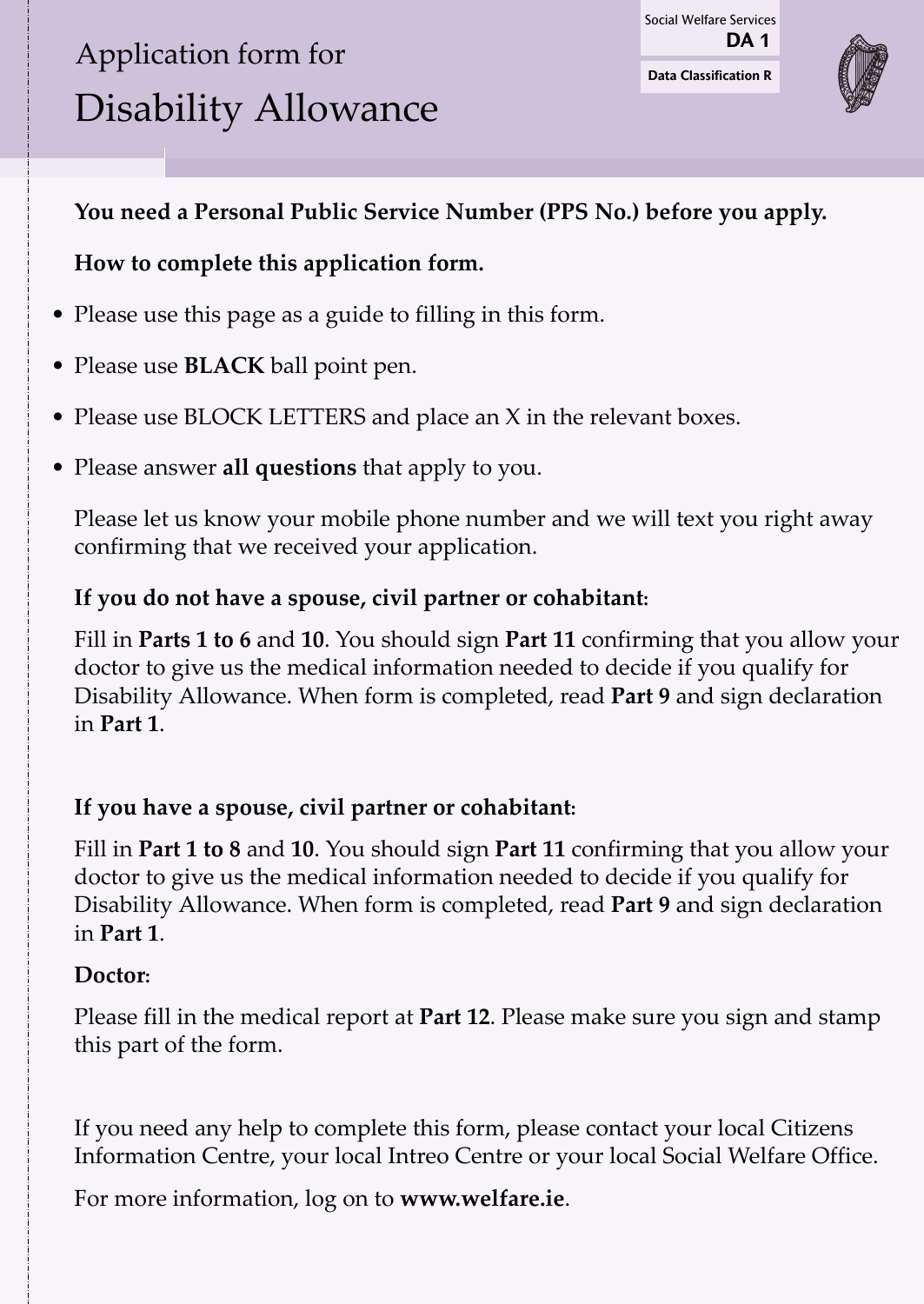# How to fill this form

To help us in processing your application:

- Print letters and numbers clearly.
- Use one box for each character (letter or number).

Please see example below.

| 1. Your PPS No.:                                                  | 1              | $\overline{2}$ | 3            | 4                | 5              | 6                      | $\overline{\mathbf{7}}$ | T           |                         |                  |                 |              |             |             |   |   |             |   |  |
|-------------------------------------------------------------------|----------------|----------------|--------------|------------------|----------------|------------------------|-------------------------|-------------|-------------------------|------------------|-----------------|--------------|-------------|-------------|---|---|-------------|---|--|
| 2. Title: (insert an 'X' or<br>specify)                           | Mr.            |                |              | Mrs. $ X $       |                |                        | Ms.                     |             |                         |                  |                 | Other        |             |             |   |   |             |   |  |
| 3. Surname:                                                       | M              | U              | R            | P                | H              | Y                      |                         |             |                         |                  |                 |              |             |             |   |   |             |   |  |
| 4. First name(s):                                                 | M              | $\mathbf{A}$   | U            | $\mathbf R$      | E              | E                      | N                       |             |                         |                  |                 |              |             |             |   |   |             |   |  |
| 5. Your first name(s) as<br>appears on your birth<br>certificate: | $M \mid A$     |                | $\mathbf R$  | Y                |                |                        |                         |             |                         |                  |                 |              |             |             |   |   |             |   |  |
| 6. Birth surname:                                                 | M              | $\mathsf{C}$   | D            | E                | R              | M                      | $\mathbf 0$             | T           | T                       |                  |                 |              |             |             |   |   |             |   |  |
| 7. Your date of birth:                                            | $\overline{2}$ | 8              |              | $\boldsymbol{0}$ | $\overline{2}$ |                        | $\mathbf{1}$            | 9           | $\overline{\mathbf{7}}$ | $\boldsymbol{0}$ |                 |              |             |             |   |   |             |   |  |
|                                                                   | D              | D              |              | M                | M              |                        | Y                       | Y           | Υ                       | Y                |                 |              |             |             |   |   |             |   |  |
| 8. Your mother's birth<br>surname:                                | K              | E              | L            | L                | Y              |                        |                         |             |                         |                  |                 |              |             |             |   |   |             |   |  |
|                                                                   |                |                |              |                  |                | <b>Contact Details</b> |                         |             |                         |                  |                 |              |             |             |   |   |             |   |  |
|                                                                   |                |                |              |                  |                |                        |                         |             |                         |                  |                 |              |             |             |   |   |             |   |  |
| 9. Your address:                                                  | 1              |                | N            | E                | W              |                        | $\mathsf{S}$            | T           | $\mathbf{R}$            | E                | E               | T            |             |             |   |   |             |   |  |
|                                                                   | $\mathbf O$    | L              | D            |                  | T              | $\mathbf 0$            | W                       | N           |                         |                  |                 |              |             |             |   |   |             |   |  |
|                                                                   | D              | $\mathbf O$    | N            | E                | G              | $\mathbf{A}$           | L                       |             | T                       | $\mathbf 0$      | W               | $\mathsf{N}$ |             |             |   |   |             |   |  |
| <b>County</b>                                                     | D              | $\mathbf O$    | $\mathsf{N}$ | E                | G              | A                      | L                       |             |                         |                  | <b>Postcode</b> |              |             |             |   |   |             |   |  |
| 10.Your telephone number:                                         | $\mathbf 0$    | $\mathsf{N}$   | E            |                  | N              | $\cup$                 | M                       | $\mathbf B$ | E                       | $\mathbf R$      |                 | P            | E.          | $\mathbf R$ |   | B | $\mathbf 0$ | X |  |
|                                                                   | M              | B              | LЕ           |                  |                |                        |                         |             |                         |                  |                 |              |             |             |   |   |             |   |  |
|                                                                   | $\mathbf 0$    | N              | Е            |                  | N              | U                      | M                       | B           | E                       | R                |                 | P            | E.          | R           |   | B | $\mathbf 0$ | X |  |
|                                                                   |                |                |              | <b>ANDLINE</b>   |                |                        |                         |             |                         |                  |                 |              |             |             |   |   |             |   |  |
| 11.Your email address:                                            |                | O N            | E            |                  |                | C H                    | A                       |             | R   A                   | $\mathsf{C}$     | $\mathbf{T}$    | E.           | $\mathsf R$ |             | P | E | R           |   |  |
|                                                                   | $\mathbf{B}$   | $\mathbf O$    | X            |                  |                |                        |                         |             |                         |                  |                 |              |             |             |   |   |             |   |  |
|                                                                   |                |                |              |                  |                |                        |                         |             |                         |                  |                 |              |             |             |   |   |             |   |  |
|                                                                   |                |                |              |                  |                | VPI                    |                         |             |                         |                  |                 |              |             |             |   |   |             |   |  |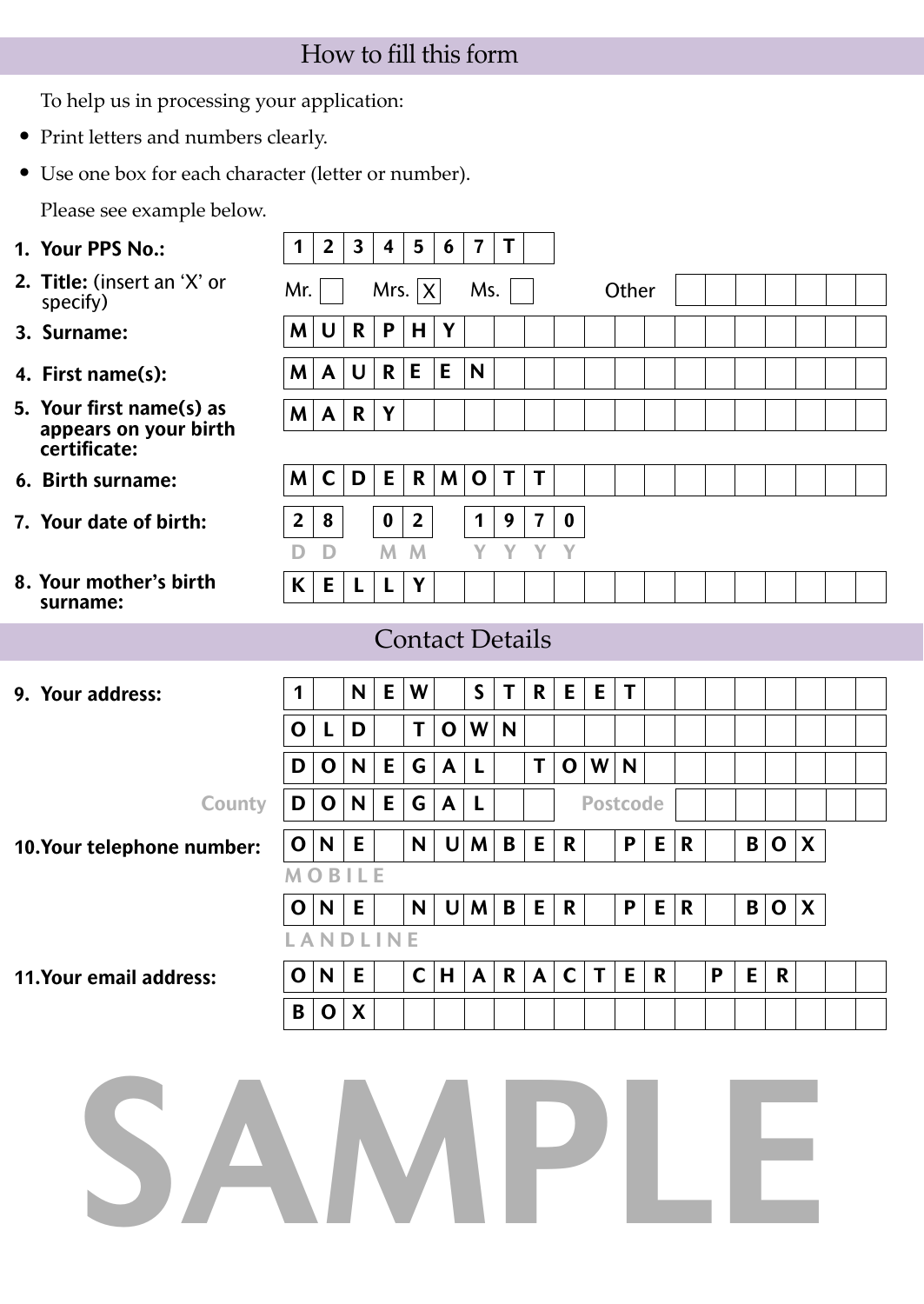# Application form for Disability Allowance

1642642B

**DA 1** Social Welfare Services

**Data Classification R**



| Part 1                                                                                                            |     |   |                        |     |             |         |                 |       |  |               |  | Your own details (person who is disabled or ill) |
|-------------------------------------------------------------------------------------------------------------------|-----|---|------------------------|-----|-------------|---------|-----------------|-------|--|---------------|--|--------------------------------------------------|
| 1. Your PPS No.:                                                                                                  |     |   |                        |     |             |         |                 |       |  |               |  |                                                  |
| 2. Title: (insert an 'X' or<br>specify)                                                                           | Mr. |   | Mrs.                   |     | Ms.         |         |                 | Other |  |               |  |                                                  |
| 3. Surname:                                                                                                       |     |   |                        |     |             |         |                 |       |  |               |  |                                                  |
| 4. First name(s):                                                                                                 |     |   |                        |     |             |         |                 |       |  |               |  |                                                  |
| 5. Your first name(s) as appears<br>on your birth certificate:                                                    |     |   |                        |     |             |         |                 |       |  |               |  |                                                  |
| 6. Birth surname:                                                                                                 |     |   |                        |     |             |         |                 |       |  |               |  |                                                  |
| 7. Your date of birth:                                                                                            | D   | D |                        | M M |             | Y Y Y Y |                 |       |  |               |  |                                                  |
| 8. Your mother's birth<br>surname:                                                                                |     |   |                        |     |             |         |                 |       |  |               |  |                                                  |
|                                                                                                                   |     |   | <b>Contact Details</b> |     |             |         |                 |       |  |               |  |                                                  |
| 9. Your address:                                                                                                  |     |   |                        |     |             |         |                 |       |  |               |  |                                                  |
|                                                                                                                   |     |   |                        |     |             |         |                 |       |  |               |  |                                                  |
|                                                                                                                   |     |   |                        |     |             |         |                 |       |  |               |  |                                                  |
| <b>County</b>                                                                                                     |     |   |                        |     |             |         | <b>Postcode</b> |       |  |               |  |                                                  |
| 10.Your telephone number:                                                                                         |     |   |                        |     |             |         |                 |       |  | <b>MOBILE</b> |  |                                                  |
|                                                                                                                   |     |   |                        |     |             |         |                 |       |  | LANDLINE      |  |                                                  |
| 11.Your email address:                                                                                            |     |   |                        |     |             |         |                 |       |  |               |  |                                                  |
|                                                                                                                   |     |   |                        |     |             |         |                 |       |  |               |  |                                                  |
|                                                                                                                   |     |   |                        |     | Declaration |         |                 |       |  |               |  |                                                  |
| I declare that the information given by me on this form is truthful and complete. I understand that if any of the |     |   |                        |     |             |         |                 |       |  |               |  |                                                  |

information I provide is untrue or misleading or if I fail to disclose any relevant information, that I will be required to repay any payment I receive from the Department and that I may be prosecuted. I undertake to immediately advise the Department of any change in my circumstances which may affect my continued entitlement. If you cannot sign your name, make a mark, such as an X and have it witnessed.

|                                                                                                                                    | Date: |     | 2<br>U |       |
|------------------------------------------------------------------------------------------------------------------------------------|-------|-----|--------|-------|
|                                                                                                                                    |       | - M |        |       |
| Signature (not block letters)                                                                                                      |       |     |        |       |
|                                                                                                                                    | Date: |     |        |       |
|                                                                                                                                    |       |     |        |       |
| Signature of witness (not block letters)                                                                                           |       |     |        |       |
| Warning: If you make a false statement or withhold information, you may be<br>prosecuted leading to a fine, a prison term or both. |       |     |        |       |
|                                                                                                                                    |       |     |        | Paae: |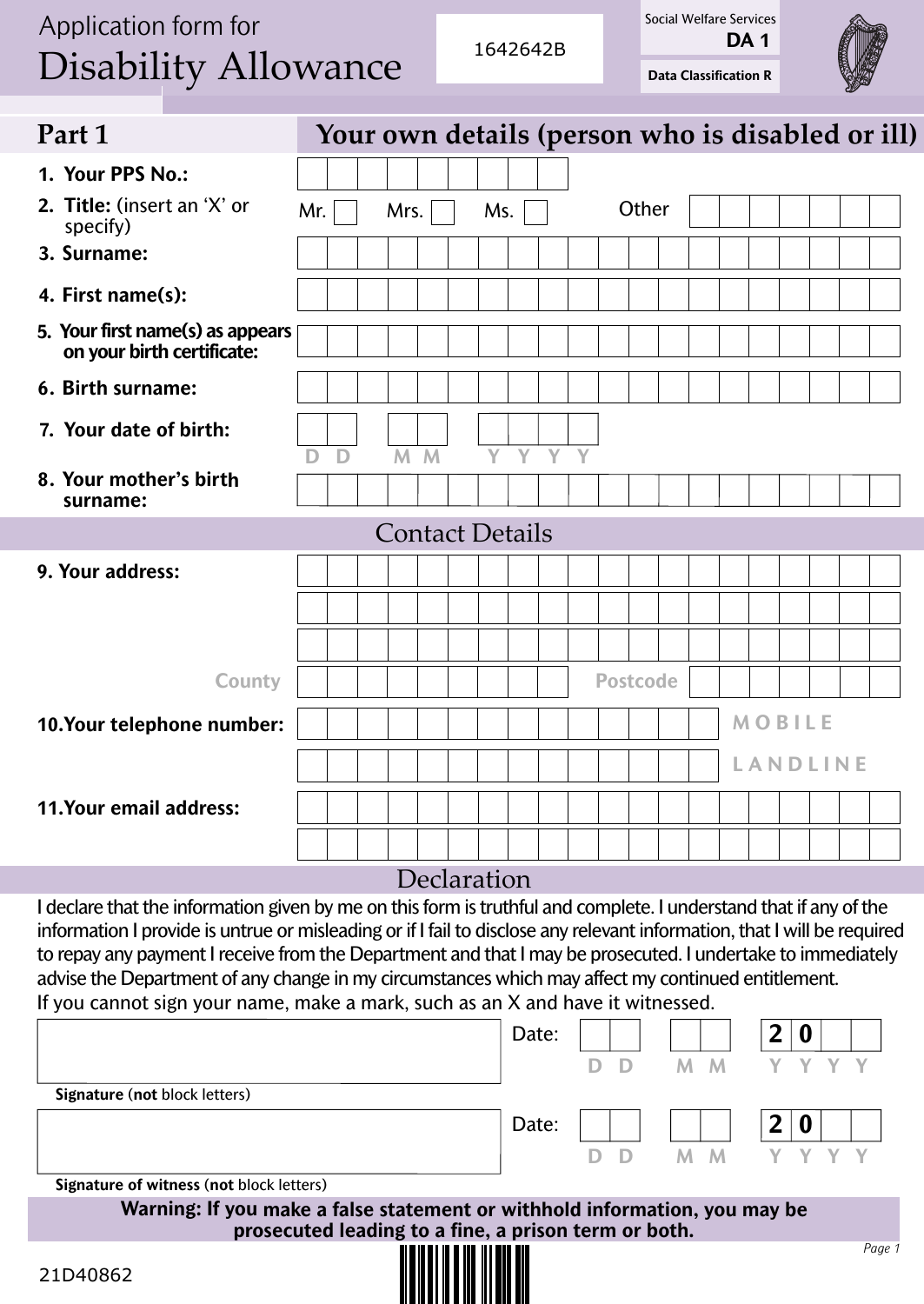| 5534164D                                                                                      |                                                                                                                                                                                                                                                                                                                                                                                                                                                                                     |  |
|-----------------------------------------------------------------------------------------------|-------------------------------------------------------------------------------------------------------------------------------------------------------------------------------------------------------------------------------------------------------------------------------------------------------------------------------------------------------------------------------------------------------------------------------------------------------------------------------------|--|
| Part 1 continued                                                                              | Your own details (person who is disabled or ill)                                                                                                                                                                                                                                                                                                                                                                                                                                    |  |
| 12.Are you?                                                                                   | Cohabiting<br>Single<br>Married<br>In a Civil Partnership<br>Separated<br>A surviving Civil Partner<br><b>Divorced</b><br>A former Civil Partner<br>(you were in a Civil Partnership<br>Widowed<br>that has since been dissolved)                                                                                                                                                                                                                                                   |  |
|                                                                                               | 13. If you are married, in a civil partnership or cohabiting, from what date?                                                                                                                                                                                                                                                                                                                                                                                                       |  |
|                                                                                               | M M<br>Y Y Y Y<br>D<br>D                                                                                                                                                                                                                                                                                                                                                                                                                                                            |  |
| 14. Do you live on an island<br>off the coast of Ireland?                                     | Yes<br><b>No</b>                                                                                                                                                                                                                                                                                                                                                                                                                                                                    |  |
| If 'Yes', please state:<br>Name of this island:                                               |                                                                                                                                                                                                                                                                                                                                                                                                                                                                                     |  |
| Part 2                                                                                        | Your work and claim details                                                                                                                                                                                                                                                                                                                                                                                                                                                         |  |
| in a delay in processing your application.<br>not claiming an increase for a qualified adult. | Disability Allowance is a means tested payment. You are legally obliged to declare all your<br>means which include money in cash or in a financial institution, savings, shares, bonds,<br>funds, property (other than your own home), foreign pensions etc. Please include written<br>evidence such as statements and payslips with your application. Failure to do so could result<br>You must also declare the means of your spouse, civil partner or cohabitant even if you are |  |
| 15. Are you employed at<br>present?                                                           | <b>No</b><br>Yes                                                                                                                                                                                                                                                                                                                                                                                                                                                                    |  |
| If 'Yes', please state:                                                                       |                                                                                                                                                                                                                                                                                                                                                                                                                                                                                     |  |
| Employer's name:                                                                              |                                                                                                                                                                                                                                                                                                                                                                                                                                                                                     |  |
| Employer's address:                                                                           |                                                                                                                                                                                                                                                                                                                                                                                                                                                                                     |  |
|                                                                                               |                                                                                                                                                                                                                                                                                                                                                                                                                                                                                     |  |
|                                                                                               |                                                                                                                                                                                                                                                                                                                                                                                                                                                                                     |  |
|                                                                                               |                                                                                                                                                                                                                                                                                                                                                                                                                                                                                     |  |
| Type of work:                                                                                 |                                                                                                                                                                                                                                                                                                                                                                                                                                                                                     |  |
| <b>Gross weekly</b><br>€<br>earnings:                                                         | a week<br>Please attach 3 of your most recent payslips.                                                                                                                                                                                                                                                                                                                                                                                                                             |  |
| Page 2<br>EDEA48EE                                                                            |                                                                                                                                                                                                                                                                                                                                                                                                                                                                                     |  |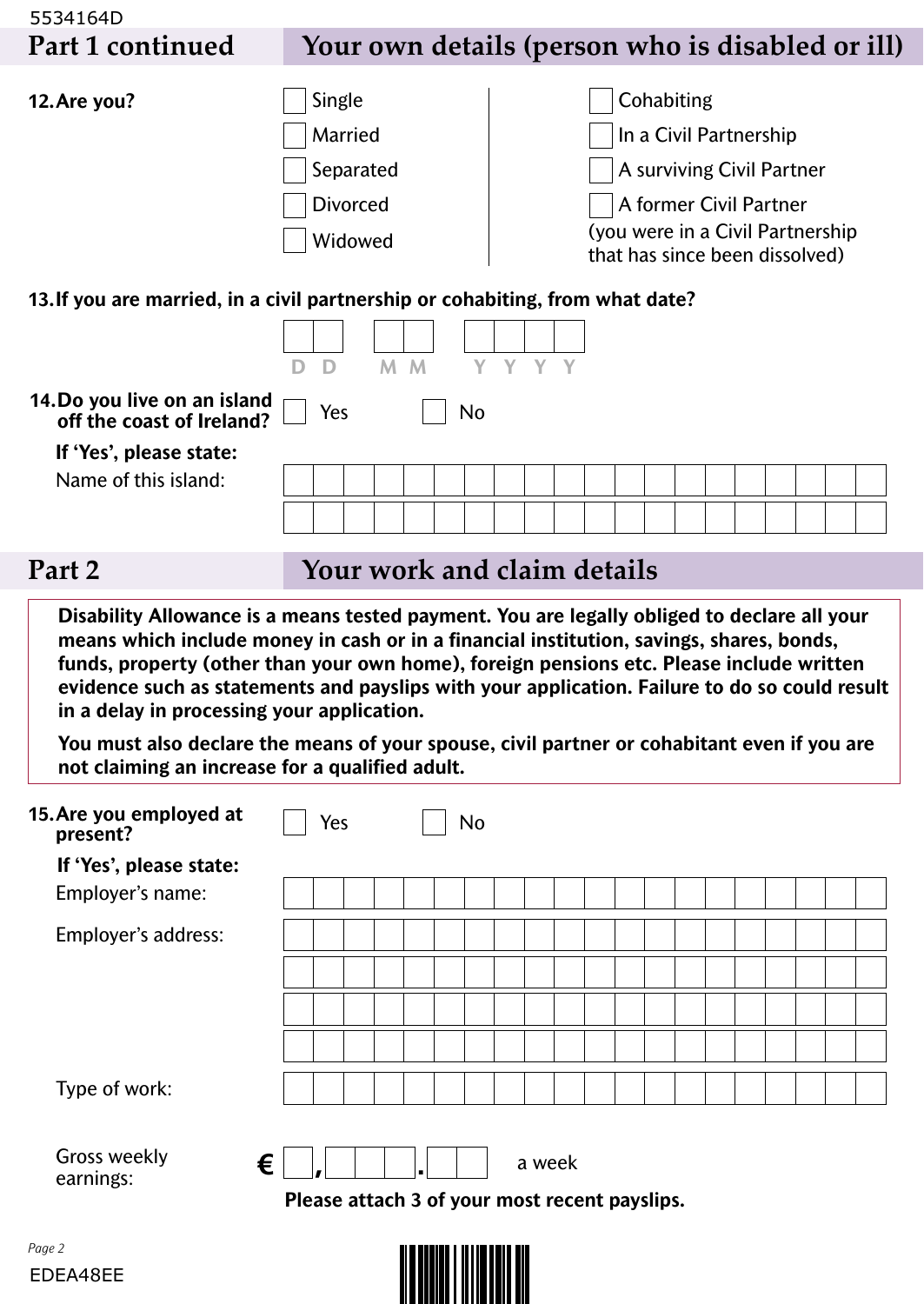6A60592E<br>Part 2 continued

# **Part 2 continued Your work and claim details**

|                                             | 16. Are you getting a social security payment from another country?                                                                                                                                     |
|---------------------------------------------|---------------------------------------------------------------------------------------------------------------------------------------------------------------------------------------------------------|
|                                             | Yes<br><b>No</b>                                                                                                                                                                                        |
| If 'Yes', please state:                     |                                                                                                                                                                                                         |
| Name of country:                            |                                                                                                                                                                                                         |
| Your claim or reference<br>number:          |                                                                                                                                                                                                         |
| Amount:                                     | €<br>a week                                                                                                                                                                                             |
|                                             | Please attach the most recent payslip or letter from the Social Security Agency confirming the above<br>amount and also provide a 6 month bank statement for the account to which this payment is made. |
| another country?                            | 17. Are you getting any other pension or allowance from the Republic of Ireland or from<br>Yes<br><b>No</b>                                                                                             |
| If 'Yes', please state:                     |                                                                                                                                                                                                         |
| Who pays this pension:                      |                                                                                                                                                                                                         |
| Your claim or reference<br>number:          |                                                                                                                                                                                                         |
| Amount:                                     | €<br>a week                                                                                                                                                                                             |
|                                             | Please attach the most recent payslip or letter from the people who pay you confirming the above<br>amount and also provide a 6 month bank statement for the account to which this payment is made.     |
| 18. Are you or have you been self-employed? |                                                                                                                                                                                                         |
|                                             | Yes<br>No                                                                                                                                                                                               |
| If 'Yes', please state:                     |                                                                                                                                                                                                         |
| Type of work you do/did:                    |                                                                                                                                                                                                         |
| Dates of self-<br>From:<br>employment:      |                                                                                                                                                                                                         |
| To:                                         |                                                                                                                                                                                                         |
|                                             | Y Y Y Y<br>M M<br>D D                                                                                                                                                                                   |
| Net yearly earnings:                        | €<br>a year                                                                                                                                                                                             |
|                                             | This is the money you have made from self-employment after deducting operating expenses.                                                                                                                |
|                                             | 19(a). Do you own, share in the ownership, work or rent a farm or land?                                                                                                                                 |
|                                             | Yes<br>No                                                                                                                                                                                               |
| If 'Yes', please state:                     |                                                                                                                                                                                                         |
| Size of farm or land:                       | acres                                                                                                                                                                                                   |
| Herd or flock number:                       |                                                                                                                                                                                                         |
| Net yearly income<br>or rent from farm      | €                                                                                                                                                                                                       |
| or land:                                    | 'Net yearly income' is money you have made from the farm after<br>deducting operating expenses.                                                                                                         |
|                                             | 19(b). If your farm or land is let, please state net yearly income from letting:                                                                                                                        |
| Net yearly income:                          | €                                                                                                                                                                                                       |
| 4FA7C0CD                                    | Page 3                                                                                                                                                                                                  |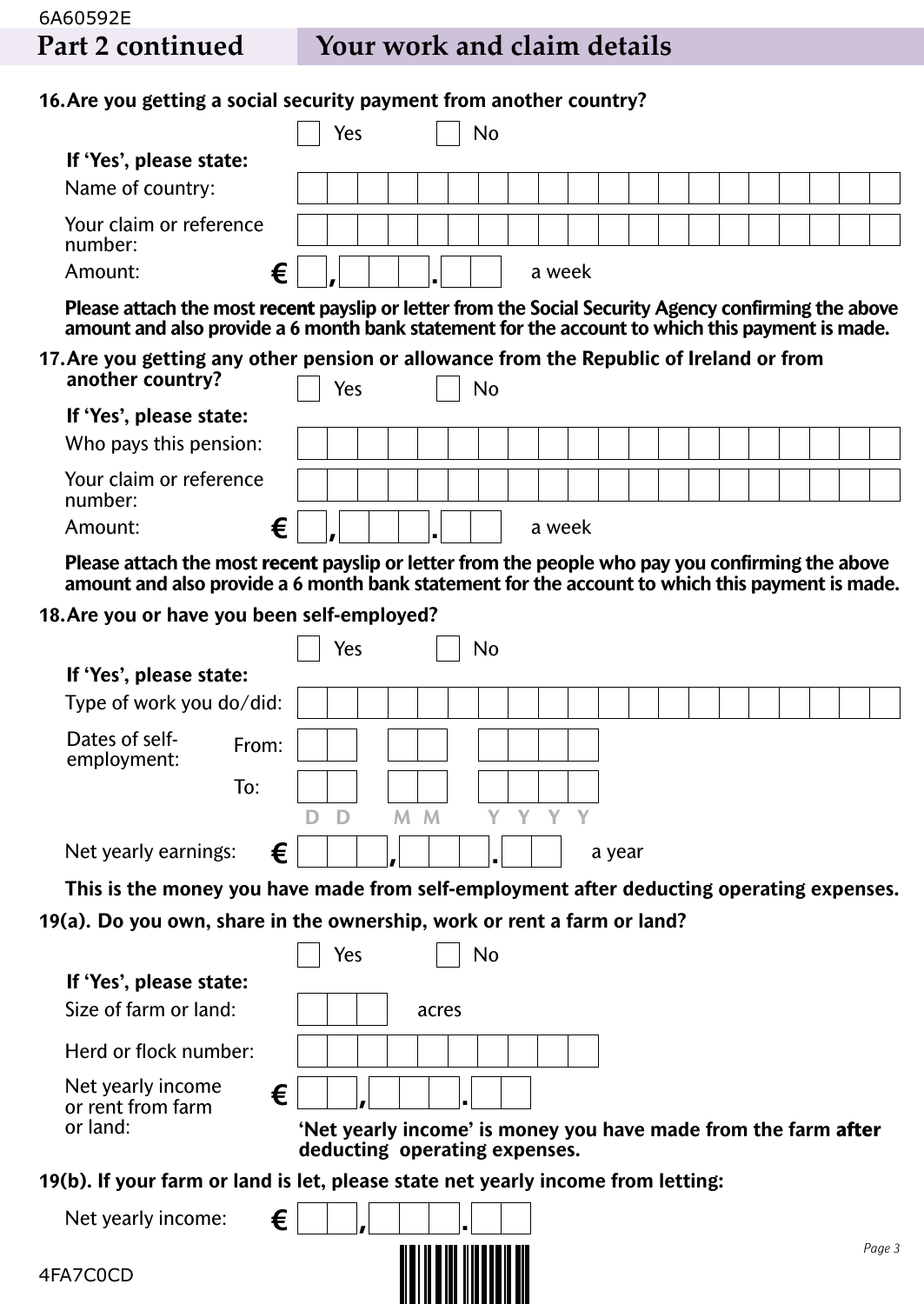20(a). Are you taking part in any of the following courses or schemes, insert an X in the box as it applies to you and give the date you started if you insert an X in the Yes box.

|                                                                                                                                                                                     |        |                  |        | Date you started: |             |
|-------------------------------------------------------------------------------------------------------------------------------------------------------------------------------------|--------|------------------|--------|-------------------|-------------|
| Community employment:                                                                                                                                                               | Yes    | No               |        |                   |             |
| <b>Rural Social Scheme:</b>                                                                                                                                                         | Yes    | No               | D<br>D | M<br>M            |             |
|                                                                                                                                                                                     |        |                  | D<br>D | M<br>M            |             |
| Area-Based Initiative:                                                                                                                                                              | Yes    | No               |        |                   |             |
|                                                                                                                                                                                     |        |                  | D<br>D | M<br>M            | Υ<br>Υ<br>v |
| <b>Back to Work Scheme:</b>                                                                                                                                                         | Yes    | No               | D<br>D | M<br>M            |             |
| <b>Vocational Training</b><br><b>Opportunities Scheme:</b>                                                                                                                          | Yes    | No               | D<br>D | M<br>M            | Y<br>Y      |
| <b>Back to Education</b><br>Allowance:                                                                                                                                              | Yes    | No               | D<br>D | M<br>M            | Y           |
| FÁS course or schemes:                                                                                                                                                              | Yes    | No               |        |                   |             |
|                                                                                                                                                                                     |        |                  | D<br>D | M<br>M            | Y           |
| School or college:                                                                                                                                                                  | Yes    | No               | D<br>D |                   | Υ           |
| If 'Yes', please state:<br>Name of course or scheme:<br>From:<br>Date you started:<br>To:                                                                                           |        |                  |        |                   |             |
| 20(b). Please state what you get paid for doing this scheme or course:                                                                                                              | D<br>D | M<br>Y<br>Y<br>M | Y<br>Υ |                   |             |
| €<br>21. Do you own stocks, shares (including shares in a creamery or Co-op, annuities, bonds,<br>insurance policies) or investments in the Republic of Ireland or another country? |        |                  | a week |                   |             |
|                                                                                                                                                                                     | Yes    | No               |        |                   |             |
| If 'Yes', please state:<br>Name of company:                                                                                                                                         |        |                  |        |                   |             |
| Number of shares held:                                                                                                                                                              |        |                  |        |                   |             |
| Their value:<br>€                                                                                                                                                                   |        |                  |        |                   |             |
|                                                                                                                                                                                     |        |                  |        |                   |             |

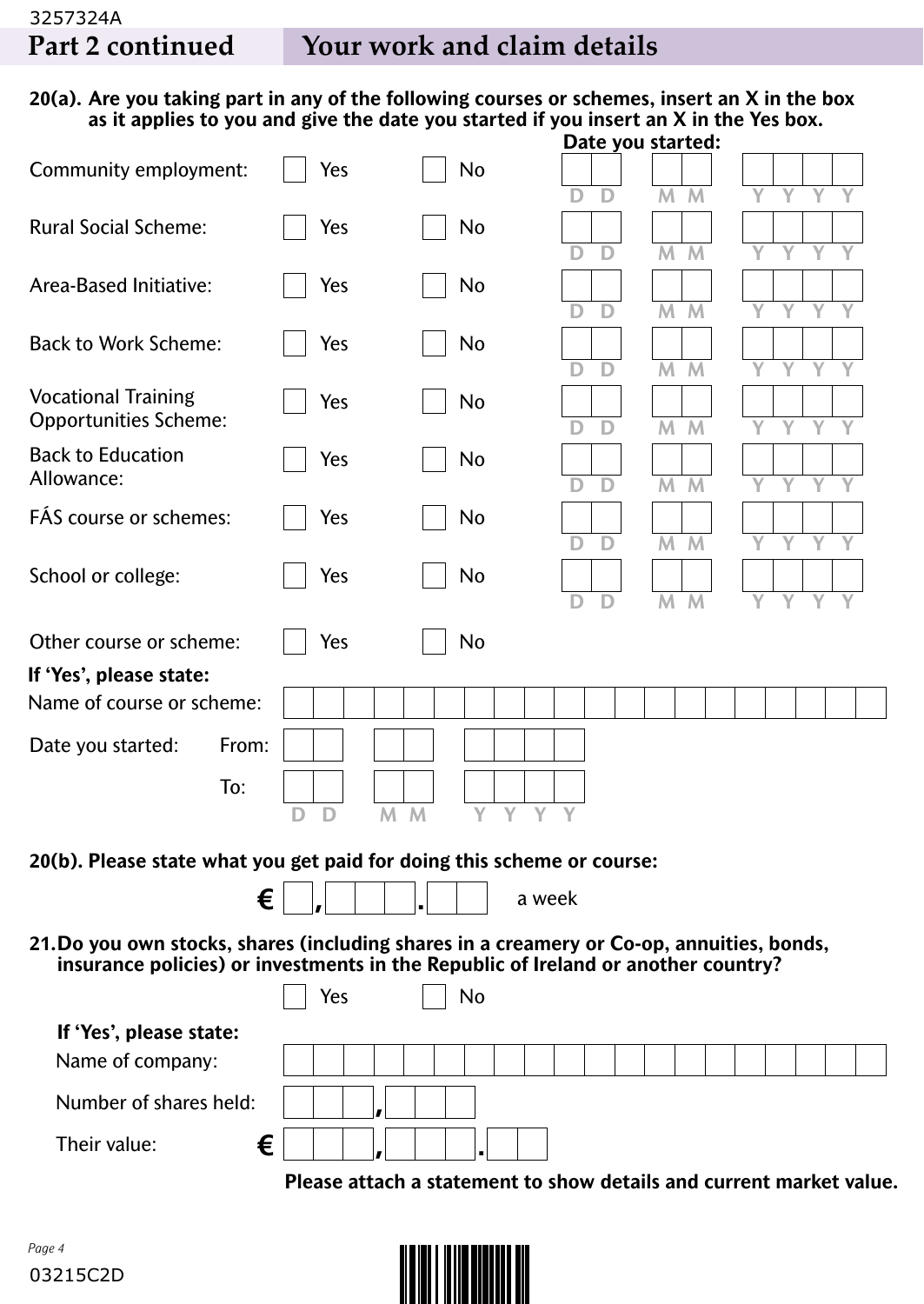**22.Do you have savings or accounts in a bank, post office, building society, credit union or any other financial institution in the Republic of Ireland or another country?**

|                                                            | Yes                            |  | <b>No</b> |  |  |  |  |  |  |  |
|------------------------------------------------------------|--------------------------------|--|-----------|--|--|--|--|--|--|--|
| If 'Yes', please state:                                    |                                |  |           |  |  |  |  |  |  |  |
|                                                            | <b>Financial Institution 1</b> |  |           |  |  |  |  |  |  |  |
| Name of financial institution:                             |                                |  |           |  |  |  |  |  |  |  |
| <b>Bank Identifier Code (BIC):</b>                         |                                |  |           |  |  |  |  |  |  |  |
| <b>International Bank</b><br><b>Account Number (IBAN):</b> |                                |  |           |  |  |  |  |  |  |  |
|                                                            |                                |  |           |  |  |  |  |  |  |  |
| €<br>Current balance:                                      |                                |  |           |  |  |  |  |  |  |  |
| Is this account a joint<br>account?                        | Yes                            |  | <b>No</b> |  |  |  |  |  |  |  |
| Name(s) of account holder(s):                              |                                |  |           |  |  |  |  |  |  |  |
| Name 1:                                                    |                                |  |           |  |  |  |  |  |  |  |
| Name 2 (if any):                                           |                                |  |           |  |  |  |  |  |  |  |
|                                                            | <b>Financial Institution 2</b> |  |           |  |  |  |  |  |  |  |
| Name of financial institution:                             |                                |  |           |  |  |  |  |  |  |  |
| <b>Bank Identifier Code (BIC):</b>                         |                                |  |           |  |  |  |  |  |  |  |
| <b>International Bank</b>                                  |                                |  |           |  |  |  |  |  |  |  |
| <b>Account Number (IBAN):</b>                              |                                |  |           |  |  |  |  |  |  |  |
| €<br>Current balance:                                      |                                |  |           |  |  |  |  |  |  |  |
| Is this account a joint<br>account?                        | Yes                            |  | <b>No</b> |  |  |  |  |  |  |  |
| Name(s) of account holder(s):                              |                                |  |           |  |  |  |  |  |  |  |
| Name 1:                                                    |                                |  |           |  |  |  |  |  |  |  |
| Name 2 (if any):                                           |                                |  |           |  |  |  |  |  |  |  |

**Please attach an original statement for each account, showing transactions for the last 6 months.**

**If you have any other accounts you must give details of them to this Department on a separate sheet of paper.**

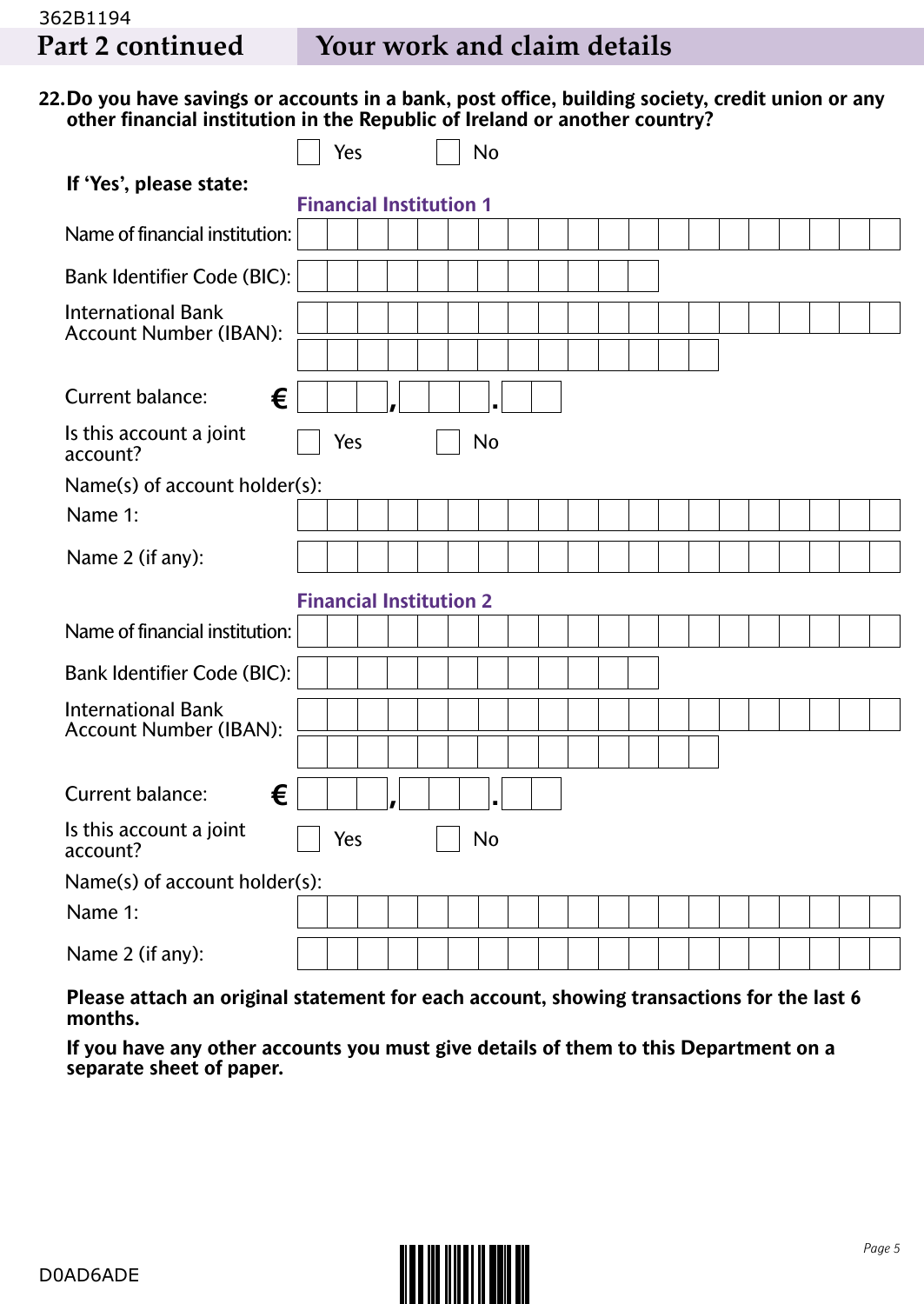261BAD02<br>Part 2 continued

| 23. Do you own or share in the ownership of property apart from your home?                          |   |                                                                                    |  |  |    |        |  |  |  |  |  |                                                                         |
|-----------------------------------------------------------------------------------------------------|---|------------------------------------------------------------------------------------|--|--|----|--------|--|--|--|--|--|-------------------------------------------------------------------------|
|                                                                                                     |   | Yes                                                                                |  |  | No |        |  |  |  |  |  |                                                                         |
| If 'Yes', please state:                                                                             |   |                                                                                    |  |  |    |        |  |  |  |  |  |                                                                         |
| Type of property:                                                                                   |   |                                                                                    |  |  |    |        |  |  |  |  |  |                                                                         |
| Address of property:                                                                                |   |                                                                                    |  |  |    |        |  |  |  |  |  |                                                                         |
| 'Property' would be an<br>apartment, business                                                       |   |                                                                                    |  |  |    |        |  |  |  |  |  |                                                                         |
| property, another house or<br>land other than that<br>mentioned at question 19.                     |   |                                                                                    |  |  |    |        |  |  |  |  |  |                                                                         |
| Current market value: $\epsilon$                                                                    |   |                                                                                    |  |  |    |        |  |  |  |  |  |                                                                         |
| Rent from this<br>property:                                                                         | € |                                                                                    |  |  |    | a week |  |  |  |  |  |                                                                         |
| Outstanding                                                                                         |   | Please provide a valuation from an authorised auctioneer or valuer.                |  |  |    |        |  |  |  |  |  |                                                                         |
| mortgage on<br>property:                                                                            | € |                                                                                    |  |  |    |        |  |  |  |  |  |                                                                         |
| Note: A separate sheet of paper can be used for details of any additional properties that you have. |   |                                                                                    |  |  |    |        |  |  |  |  |  | If mortgaged please attach a recent statement from lending institution. |
|                                                                                                     |   |                                                                                    |  |  |    |        |  |  |  |  |  |                                                                         |
| 24. Are you receiving<br>maintenance?                                                               |   | Yes                                                                                |  |  | No |        |  |  |  |  |  |                                                                         |
| If 'Yes', please state:                                                                             |   |                                                                                    |  |  |    |        |  |  |  |  |  |                                                                         |
| Amount:                                                                                             | € |                                                                                    |  |  |    | a week |  |  |  |  |  |                                                                         |
|                                                                                                     |   | Please provide a copy of the maintenance agreement.                                |  |  |    |        |  |  |  |  |  |                                                                         |
| If you are receiving maintenance, please state the amount of mortgage or rent that you pay a week:  |   |                                                                                    |  |  |    |        |  |  |  |  |  |                                                                         |
| Amount:                                                                                             | € |                                                                                    |  |  |    | a week |  |  |  |  |  |                                                                         |
|                                                                                                     |   | Please attach a statement from body, agency or rent receipt from<br>your landlord. |  |  |    |        |  |  |  |  |  |                                                                         |
| 25(a). Have you made or do you intend to make a claim for compensation?                             |   |                                                                                    |  |  |    |        |  |  |  |  |  |                                                                         |
|                                                                                                     |   | Yes                                                                                |  |  | No |        |  |  |  |  |  |                                                                         |
| If 'Yes', please give details in the space provided:                                                |   |                                                                                    |  |  |    |        |  |  |  |  |  |                                                                         |
|                                                                                                     |   |                                                                                    |  |  |    |        |  |  |  |  |  |                                                                         |
|                                                                                                     |   |                                                                                    |  |  |    |        |  |  |  |  |  |                                                                         |
|                                                                                                     |   |                                                                                    |  |  |    |        |  |  |  |  |  |                                                                         |
|                                                                                                     |   |                                                                                    |  |  |    |        |  |  |  |  |  |                                                                         |
|                                                                                                     |   |                                                                                    |  |  |    |        |  |  |  |  |  |                                                                         |
|                                                                                                     |   |                                                                                    |  |  |    |        |  |  |  |  |  |                                                                         |
|                                                                                                     |   |                                                                                    |  |  |    |        |  |  |  |  |  |                                                                         |
|                                                                                                     |   |                                                                                    |  |  |    |        |  |  |  |  |  |                                                                         |
|                                                                                                     |   |                                                                                    |  |  |    |        |  |  |  |  |  |                                                                         |

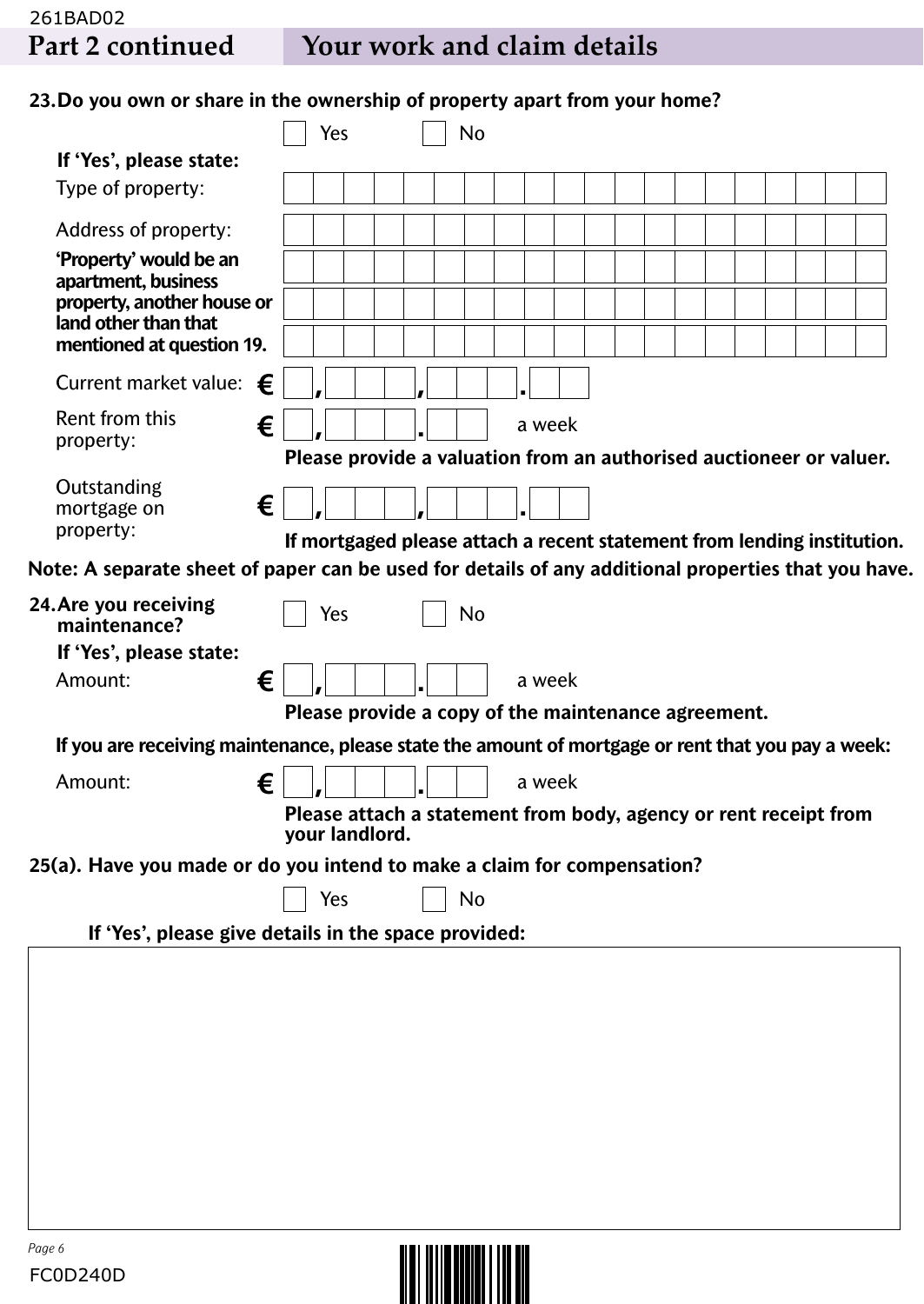| 04456268 |
|----------|
|----------|

**25(b). Do you expect to receive any additional income or money in the coming 12 months from any other source(s) (that is for example a claim for compensation arising out of an accident/injury, sale of property, etc.)?**

| accident/injury, sale of property, etc.)?                                                      |        |
|------------------------------------------------------------------------------------------------|--------|
| Yes<br>No                                                                                      |        |
| If 'Yes', please give details in the space provided:                                           |        |
|                                                                                                |        |
|                                                                                                |        |
|                                                                                                |        |
|                                                                                                |        |
|                                                                                                |        |
|                                                                                                |        |
| 26. Do you have any other income from the Republic of Ireland or another country?              |        |
| Yes<br>No                                                                                      |        |
| If 'Yes', please give details in the space provided:                                           |        |
|                                                                                                |        |
|                                                                                                |        |
|                                                                                                |        |
|                                                                                                |        |
|                                                                                                |        |
|                                                                                                |        |
| 27. Did you sell or transfer property or business in the last three years?                     |        |
| No<br>Yes                                                                                      |        |
| If 'Yes', please give details in the space provided and attach a copy of the deed of transfer: |        |
|                                                                                                |        |
|                                                                                                |        |
|                                                                                                |        |
|                                                                                                |        |
|                                                                                                |        |
|                                                                                                |        |
| 28. Did you recently sell your<br><b>No</b><br>Yes<br>home to buy another?                     |        |
| If 'Yes', please outline the circumstances in the space provided and attach supporting         |        |
| documentary evidence from your solicitors regarding the financial transaction.                 |        |
|                                                                                                |        |
|                                                                                                |        |
|                                                                                                |        |
|                                                                                                |        |
|                                                                                                |        |
|                                                                                                |        |
| <b><i>MAL HIRLIE RIBRIER</i></b>                                                               | Page 7 |

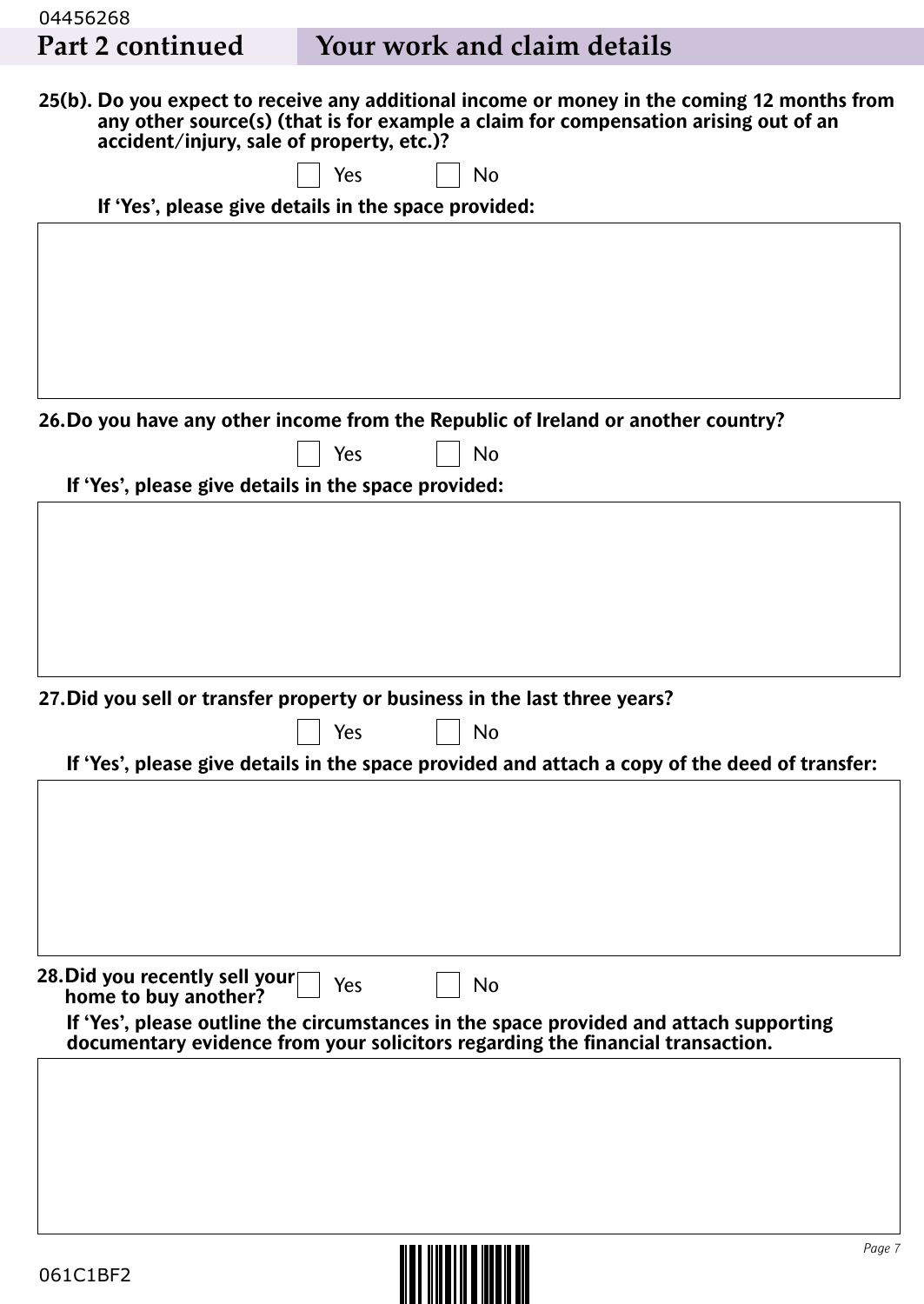# C59FE75D<br>Part 3

# **Habitual Residence Condition**

| 29. What country were you<br>born in?                                                                                     |                   |                |                       |  |  |  |  |
|---------------------------------------------------------------------------------------------------------------------------|-------------------|----------------|-----------------------|--|--|--|--|
| 30. What is your nationality?                                                                                             |                   |                |                       |  |  |  |  |
| 31. When did you come to<br>live in the Republic of<br>Ireland?                                                           | $\mathsf{D}$<br>D | M M            | Y Y Y Y               |  |  |  |  |
| 32. Have you lived outside the Republic of Ireland for any period longer than three months<br>within the last five years? |                   |                |                       |  |  |  |  |
|                                                                                                                           | Yes               |                | <b>No</b>             |  |  |  |  |
| If 'Yes', please give details of where you lived in the space provided.                                                   |                   |                |                       |  |  |  |  |
|                                                                                                                           | <b>Country 1</b>  |                |                       |  |  |  |  |
| Country:                                                                                                                  |                   |                |                       |  |  |  |  |
| From:                                                                                                                     |                   |                |                       |  |  |  |  |
| To:                                                                                                                       |                   |                |                       |  |  |  |  |
| Why you lived there:                                                                                                      | D<br>D            | <b>M</b><br>M. | v                     |  |  |  |  |
|                                                                                                                           |                   |                |                       |  |  |  |  |
|                                                                                                                           |                   |                |                       |  |  |  |  |
|                                                                                                                           |                   |                |                       |  |  |  |  |
|                                                                                                                           |                   |                |                       |  |  |  |  |
|                                                                                                                           |                   |                |                       |  |  |  |  |
|                                                                                                                           | <b>Country 2</b>  |                |                       |  |  |  |  |
| Country:                                                                                                                  |                   |                |                       |  |  |  |  |
| From:                                                                                                                     |                   |                |                       |  |  |  |  |
| To:                                                                                                                       |                   |                |                       |  |  |  |  |
|                                                                                                                           | D                 | M<br>M         |                       |  |  |  |  |
| Why you lived there:                                                                                                      |                   |                |                       |  |  |  |  |
|                                                                                                                           |                   |                |                       |  |  |  |  |
|                                                                                                                           |                   |                |                       |  |  |  |  |
|                                                                                                                           |                   |                |                       |  |  |  |  |
|                                                                                                                           |                   |                |                       |  |  |  |  |
|                                                                                                                           |                   |                |                       |  |  |  |  |
|                                                                                                                           |                   |                | For official use only |  |  |  |  |
| <b>HRC</b> satisfied                                                                                                      | HRC not satisfied |                | HRC1 issued           |  |  |  |  |
| Page 8                                                                                                                    |                   |                |                       |  |  |  |  |
| 07399BFA                                                                                                                  |                   |                |                       |  |  |  |  |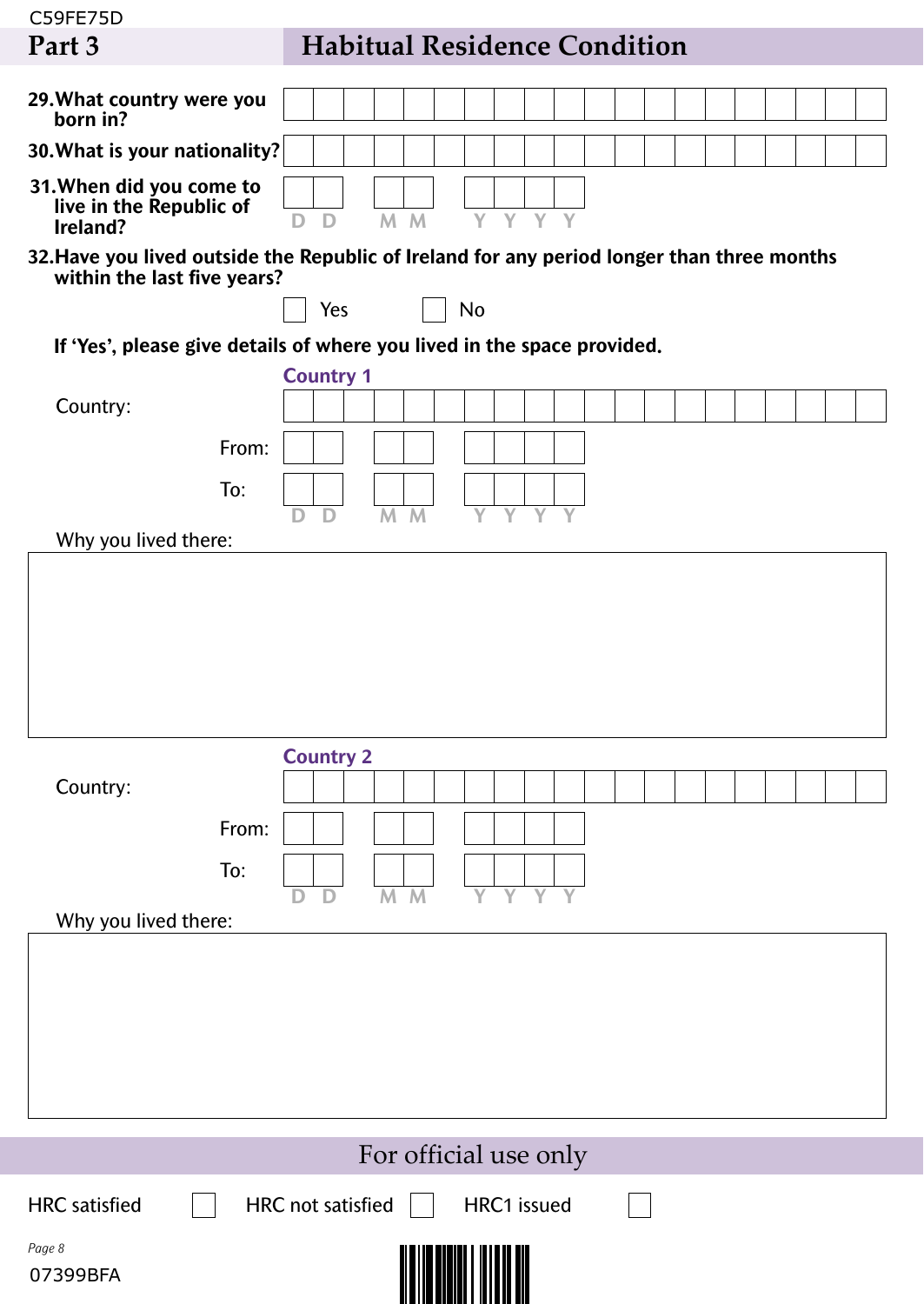### A67F06DA

# **Part 4 Your payment details**

You can get your payment at a post office of your choice or direct to your current, deposit or **savings account in a financial institution. An account must be in your name or jointly held by you. Please complete one option below.**

|                                                                                                                                                                        |  |  |                    |  | <b>Financial Institution</b> |  |   |     |   |              |                  |   |        |
|------------------------------------------------------------------------------------------------------------------------------------------------------------------------|--|--|--------------------|--|------------------------------|--|---|-----|---|--------------|------------------|---|--------|
| You will find the following details printed on statements from your financial institution.                                                                             |  |  |                    |  |                              |  |   |     |   |              |                  |   |        |
| Name of financial institution:                                                                                                                                         |  |  |                    |  |                              |  |   |     |   |              |                  |   |        |
| <b>Address of financial</b>                                                                                                                                            |  |  |                    |  |                              |  |   |     |   |              |                  |   |        |
| institution:                                                                                                                                                           |  |  |                    |  |                              |  |   |     |   |              |                  |   |        |
|                                                                                                                                                                        |  |  |                    |  |                              |  |   |     |   |              |                  |   |        |
|                                                                                                                                                                        |  |  |                    |  |                              |  |   |     |   |              |                  |   |        |
| <b>Bank Identifier Code (BIC):</b>                                                                                                                                     |  |  |                    |  |                              |  |   |     |   |              |                  |   |        |
| <b>International Bank Account</b><br>Number (IBAN):                                                                                                                    |  |  |                    |  |                              |  |   |     |   |              |                  |   |        |
| Name(s) of account holder(s):                                                                                                                                          |  |  |                    |  |                              |  |   |     |   |              |                  |   |        |
| Name 1:                                                                                                                                                                |  |  |                    |  |                              |  |   |     |   |              |                  |   |        |
| Name 2 (if any):                                                                                                                                                       |  |  |                    |  |                              |  |   |     |   |              |                  |   |        |
|                                                                                                                                                                        |  |  | <b>Post Office</b> |  |                              |  |   |     |   |              |                  |   |        |
| Please enter below the name and address of the post office where you wish to collect your<br>payment.                                                                  |  |  |                    |  |                              |  |   |     |   |              |                  |   |        |
| Post office name and address:                                                                                                                                          |  |  |                    |  |                              |  |   |     |   |              |                  |   |        |
|                                                                                                                                                                        |  |  |                    |  |                              |  |   |     |   |              |                  |   |        |
| If you are unable to collect or cash your payment at the post office and you want someone else<br>(known as an agent) to do so for you, please complete the following: |  |  |                    |  |                              |  |   |     |   |              |                  |   |        |
| Your agent's name:                                                                                                                                                     |  |  |                    |  |                              |  |   |     |   |              |                  |   |        |
| Your agent's address:                                                                                                                                                  |  |  |                    |  |                              |  |   |     |   |              |                  |   |        |
|                                                                                                                                                                        |  |  |                    |  |                              |  |   |     |   |              |                  |   |        |
|                                                                                                                                                                        |  |  |                    |  |                              |  |   |     |   |              |                  |   |        |
|                                                                                                                                                                        |  |  |                    |  |                              |  |   |     |   |              |                  |   |        |
|                                                                                                                                                                        |  |  |                    |  | Date:                        |  |   |     |   | $\mathbf{2}$ | $\boldsymbol{0}$ |   |        |
|                                                                                                                                                                        |  |  |                    |  |                              |  | D | M M |   |              | Y                | Y |        |
| Your Signature (not block letters)                                                                                                                                     |  |  |                    |  |                              |  |   |     |   |              |                  |   |        |
| I agree to act as agent for the person named in Part 1 and I am aware of my obligations.<br>For more information, log on to www.welfare.ie.                            |  |  |                    |  |                              |  |   |     |   |              |                  |   |        |
|                                                                                                                                                                        |  |  |                    |  | Date:                        |  |   |     |   | $\mathbf{Z}$ | O                |   |        |
| Signature of agent (not block letters)                                                                                                                                 |  |  |                    |  |                              |  | D | M   | M |              |                  |   |        |
|                                                                                                                                                                        |  |  |                    |  |                              |  |   |     |   |              |                  |   | Page 9 |

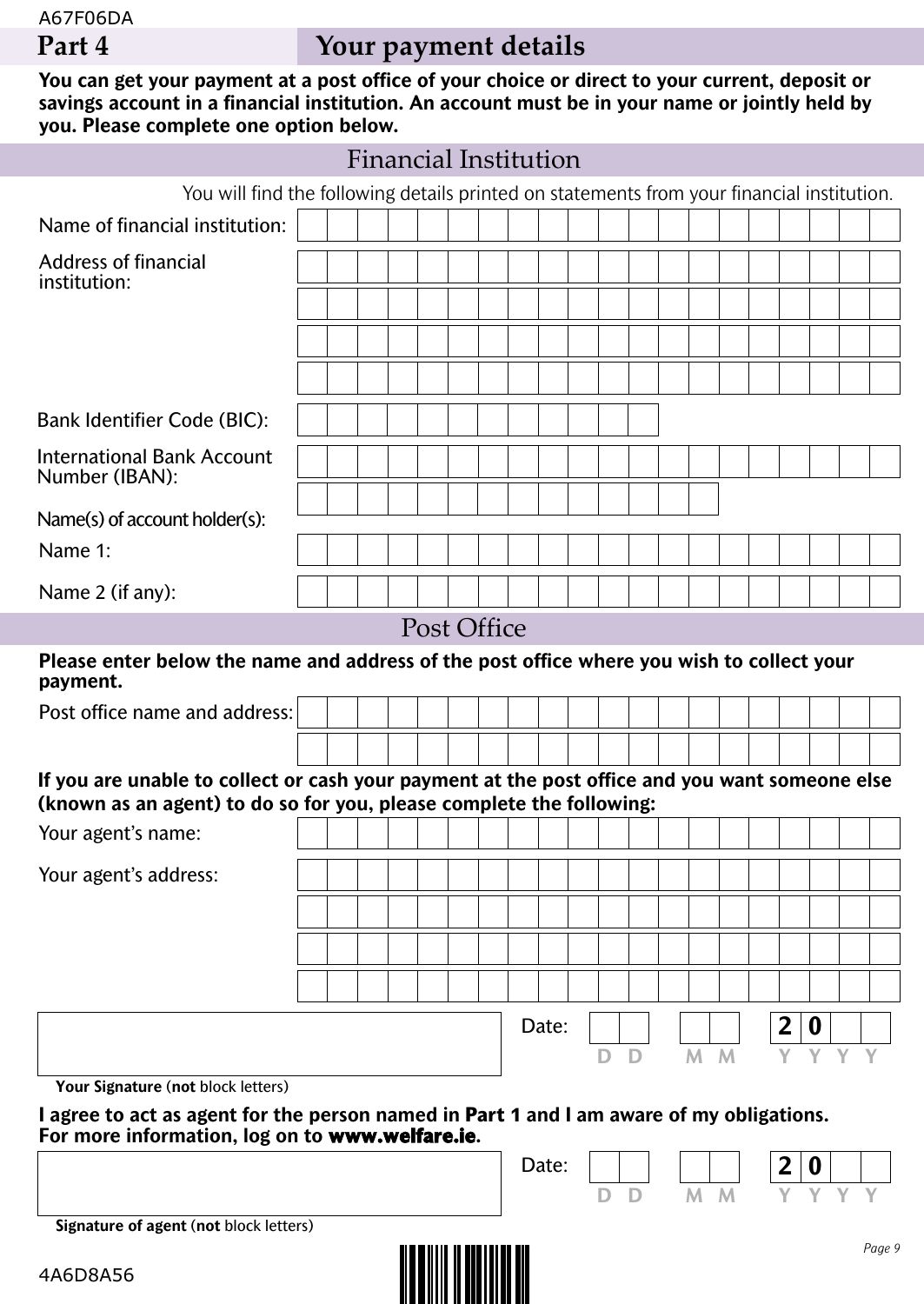0B7157A6

# **Part 5 Details of your qualified child(ren)**

# **33.Do you wish to apply for qualified child(ren)?**

|                                                       |                | Yes          |                |   |              | No                                 |                |   |   |  |  |  |  |  |
|-------------------------------------------------------|----------------|--------------|----------------|---|--------------|------------------------------------|----------------|---|---|--|--|--|--|--|
| If 'Yes', how many children do you wish to claim for? |                |              |                |   |              |                                    |                |   |   |  |  |  |  |  |
|                                                       |                |              |                |   | under age 18 |                                    |                |   |   |  |  |  |  |  |
|                                                       |                |              |                |   |              | age 18 - 22 in full-time education |                |   |   |  |  |  |  |  |
| Do they live with you?                                |                | Yes          |                |   |              | <b>No</b>                          |                |   |   |  |  |  |  |  |
| <b>Please state child's:</b>                          | <b>Child 1</b> |              |                |   |              |                                    |                |   |   |  |  |  |  |  |
| Surname:                                              |                |              |                |   |              |                                    |                |   |   |  |  |  |  |  |
| First name(s):                                        |                |              |                |   |              |                                    |                |   |   |  |  |  |  |  |
| PPS No.:                                              |                |              |                |   |              |                                    |                |   |   |  |  |  |  |  |
|                                                       |                |              |                |   |              |                                    |                |   |   |  |  |  |  |  |
| Date of birth:                                        | D              | D            | M M            |   |              | Y                                  | Y              |   |   |  |  |  |  |  |
|                                                       | <b>Child 2</b> |              |                |   |              |                                    |                |   |   |  |  |  |  |  |
| Surname:                                              |                |              |                |   |              |                                    |                |   |   |  |  |  |  |  |
| First name(s):                                        |                |              |                |   |              |                                    |                |   |   |  |  |  |  |  |
| PPS No.:                                              |                |              |                |   |              |                                    |                |   |   |  |  |  |  |  |
| Date of birth:                                        |                |              |                |   |              |                                    |                |   |   |  |  |  |  |  |
|                                                       | D              | D            | $\overline{M}$ | M |              | Ÿ                                  | $\overline{Y}$ | Ÿ | Ÿ |  |  |  |  |  |
|                                                       | <b>Child 3</b> |              |                |   |              |                                    |                |   |   |  |  |  |  |  |
| Surname:                                              |                |              |                |   |              |                                    |                |   |   |  |  |  |  |  |
| First name(s):                                        |                |              |                |   |              |                                    |                |   |   |  |  |  |  |  |
| PPS No.:                                              |                |              |                |   |              |                                    |                |   |   |  |  |  |  |  |
| Date of birth:                                        |                |              |                |   |              |                                    |                |   |   |  |  |  |  |  |
|                                                       | D              | D            | M M            |   |              | Y                                  | Ÿ              | Ÿ |   |  |  |  |  |  |
|                                                       | Child 4        |              |                |   |              |                                    |                |   |   |  |  |  |  |  |
| Surname:                                              |                |              |                |   |              |                                    |                |   |   |  |  |  |  |  |
| First name(s):                                        |                |              |                |   |              |                                    |                |   |   |  |  |  |  |  |
| PPS No.:                                              |                |              |                |   |              |                                    |                |   |   |  |  |  |  |  |
| Date of birth:                                        |                |              |                |   |              |                                    |                |   |   |  |  |  |  |  |
|                                                       | D              | $\mathsf{D}$ | M M            |   |              |                                    |                |   |   |  |  |  |  |  |

**You must attach written confirmation from the school or college for the children aged 18 - 22.**

**Note: A separate sheet of paper can be used for details of other children you have.**

*Page 10* D662EDBF

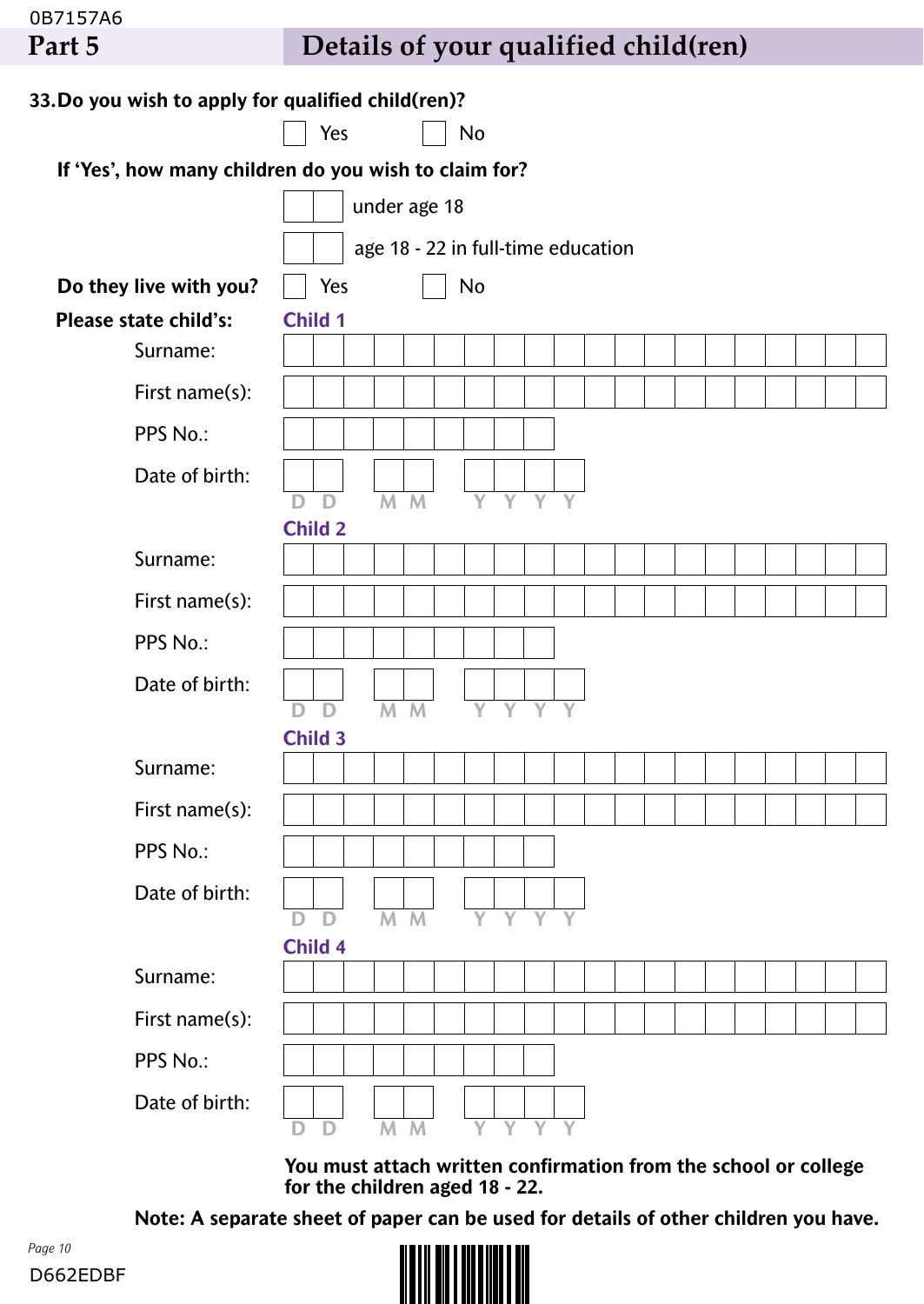# 341A83E0

# **Part 6 Other payments**

# Living Alone Increase

You may get a Living Alone Increase if you are getting a **Disability Allowance** and live alone or mainly alone. For more information, log on to **www.welfare.ie**.

# **34.Do you wish to claim a Living Alone Increase?**

 $Yes \t | No$ 

If 'Yes', please state date you started living alone or mainly alone:



Household Benefits Package

**You may qualify for the Household Benefits Package, which is made up of 2 allowances:**

- **• Electricity or Gas Allowance**
- **• Free Television Licence**

For more information, log on to **www.welfare.ie**.

Fuel Allowance

**This allowance is subject to your household composition. Only one person in a household can get this allowance.**

**35.Do you wish to apply for a Fuel Allowance?**

|  | ______ |  |
|--|--------|--|
|  |        |  |
|  |        |  |
|  |        |  |
|  |        |  |
|  |        |  |
|  |        |  |

| No<br>Yes. |
|------------|
|------------|

**If 'No', please go to Part 7.**

**If 'Yes', please complete fully the remainder of this section. Do not leave any question blank. If no income, please enter 0 in each box.**

## **36.The following people live with me:**

|                                | <b>Person 1</b>                                                                                               |
|--------------------------------|---------------------------------------------------------------------------------------------------------------|
| Surname:                       |                                                                                                               |
| First name(s):                 |                                                                                                               |
| PPS No.:                       |                                                                                                               |
| Are they:                      | Employed<br>Self-employed (including farming)                                                                 |
| If so, state weekly<br>amount: | €<br>a week                                                                                                   |
| Are they:                      | In receipt of a social welfare payment<br>Other                                                               |
|                                | If in receipt of a <b>social welfare payment</b> or <b>other</b> , please give details in the space provided: |
|                                |                                                                                                               |
|                                |                                                                                                               |
|                                |                                                                                                               |
|                                |                                                                                                               |
| Weekly amount:                 | €<br>a week                                                                                                   |
|                                | Page 11                                                                                                       |
| <b>F27BA46A</b>                |                                                                                                               |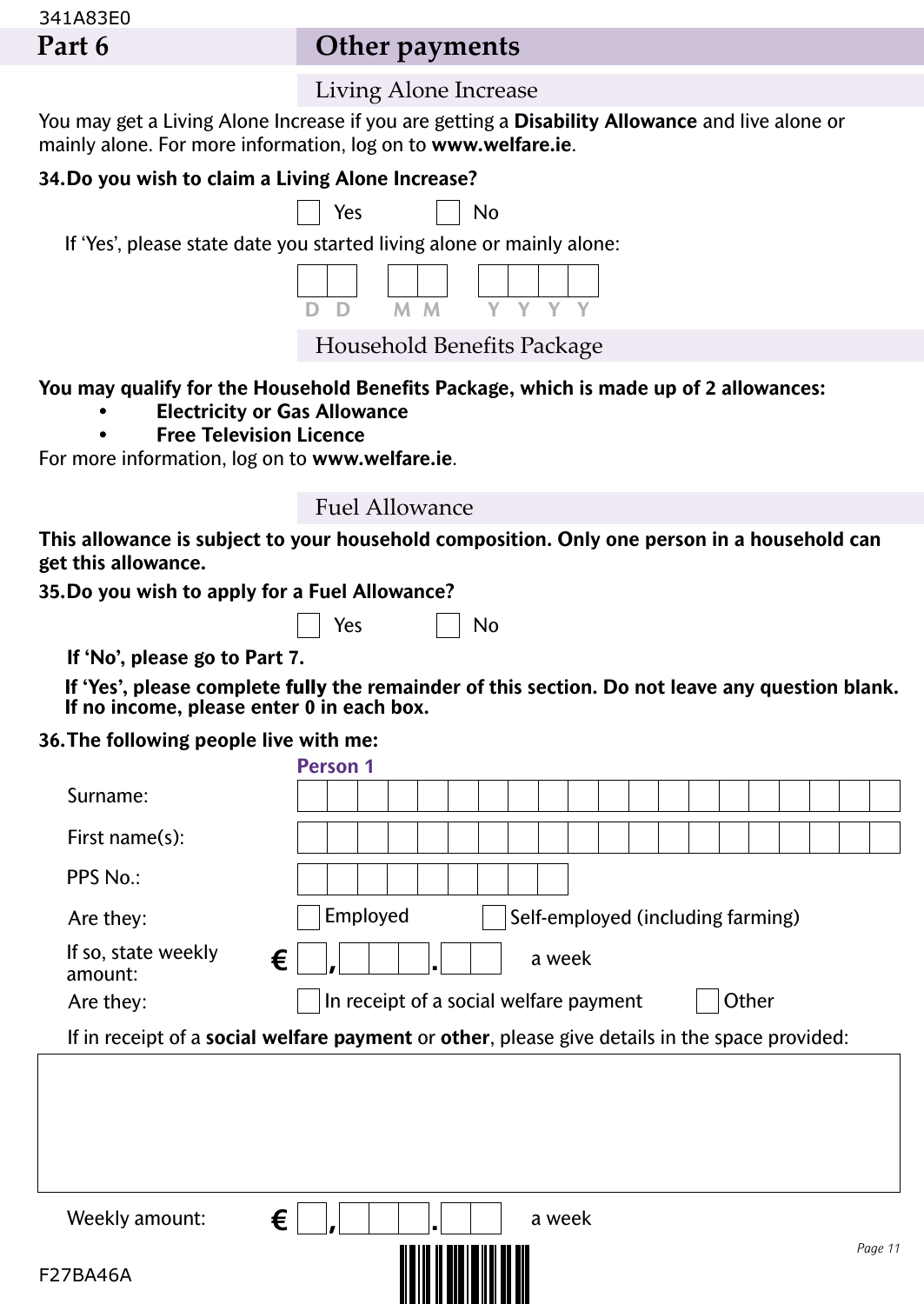| 70361BE5         |                 |  |  |  |  |  |  |
|------------------|-----------------|--|--|--|--|--|--|
| Part 6 continued | Other payments  |  |  |  |  |  |  |
|                  | <b>Person 2</b> |  |  |  |  |  |  |
| Surname:         |                 |  |  |  |  |  |  |

| Surname:                                    |                                                                                                |  |
|---------------------------------------------|------------------------------------------------------------------------------------------------|--|
| First name(s):                              |                                                                                                |  |
| PPS No.:                                    |                                                                                                |  |
| Are they:                                   | Employed<br>Self-employed (including farming)                                                  |  |
| If so, state weekly<br>amount:<br>Are they: | €<br>a week<br>In receipt of a social welfare payment<br>Other                                 |  |
|                                             | If in receipt of a social welfare payment or other, please give details in the space provided: |  |
|                                             |                                                                                                |  |
|                                             |                                                                                                |  |
|                                             |                                                                                                |  |
|                                             |                                                                                                |  |
| Weekly amount:                              | €<br>a week                                                                                    |  |
|                                             | <b>Person 3</b>                                                                                |  |
| Surname:                                    |                                                                                                |  |
| First name(s):                              |                                                                                                |  |
| PPS No.:                                    |                                                                                                |  |
| Are they:                                   | Employed<br>Self-employed (including farming)                                                  |  |
| If so, state weekly<br>amount:              | €<br>a week                                                                                    |  |
| Are they:                                   | In receipt of a social welfare payment<br>Other                                                |  |
|                                             | If in receipt of a social welfare payment or other, please give details in the space provided: |  |
|                                             |                                                                                                |  |
|                                             |                                                                                                |  |
|                                             |                                                                                                |  |
|                                             |                                                                                                |  |

Weekly amount:

**€ , .** <sup>a</sup> week

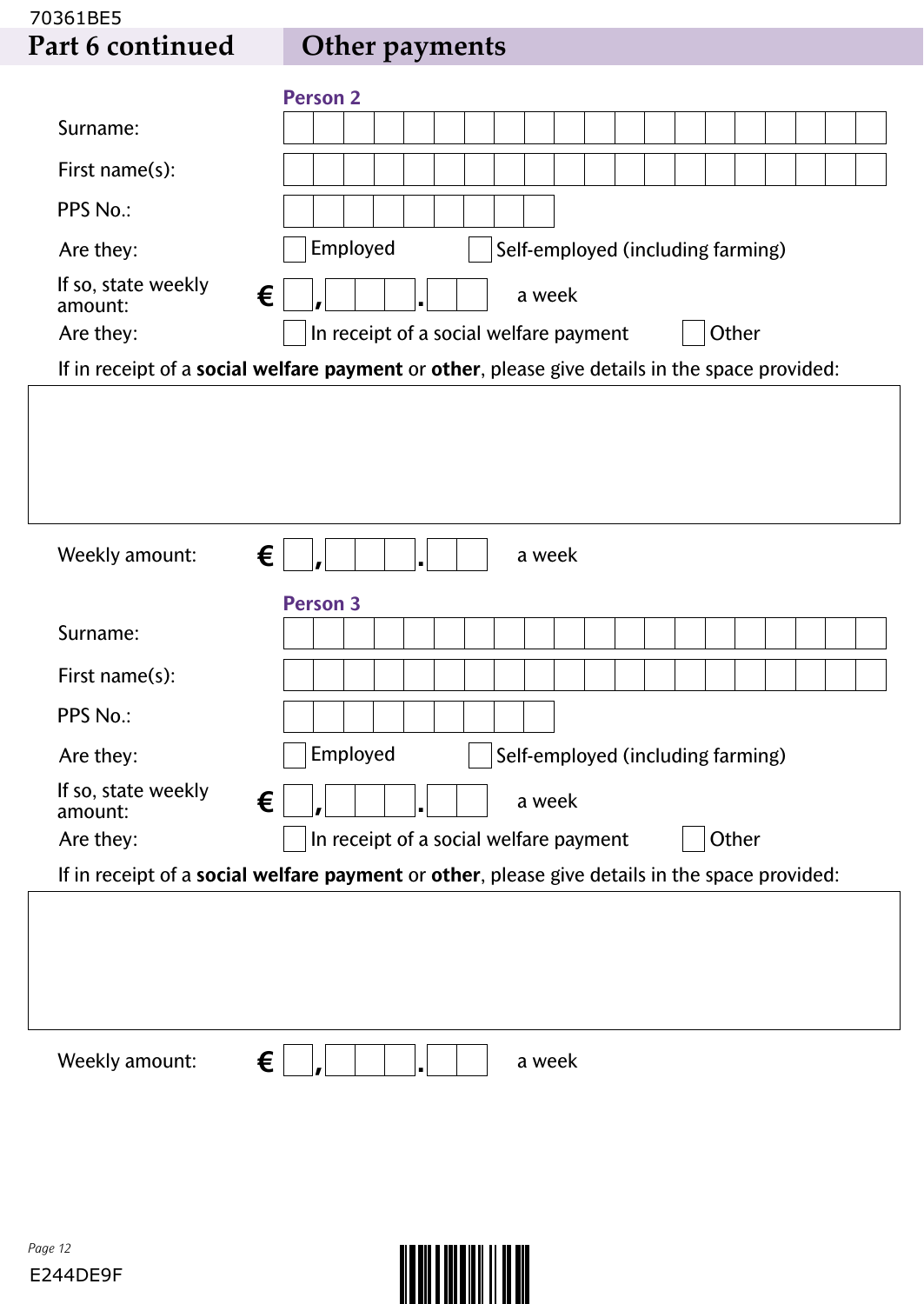# CD569B17<br>Part 6 continued

# **Other** payments

|                                                                                                                                               | <b>Person 4</b> |                                        |      |     |                       |     |        |  |                                   |  |       |  |                                                        |
|-----------------------------------------------------------------------------------------------------------------------------------------------|-----------------|----------------------------------------|------|-----|-----------------------|-----|--------|--|-----------------------------------|--|-------|--|--------------------------------------------------------|
| Surname:                                                                                                                                      |                 |                                        |      |     |                       |     |        |  |                                   |  |       |  |                                                        |
| First name(s):                                                                                                                                |                 |                                        |      |     |                       |     |        |  |                                   |  |       |  |                                                        |
| PPS No.:                                                                                                                                      |                 |                                        |      |     |                       |     |        |  |                                   |  |       |  |                                                        |
| Are they:                                                                                                                                     |                 | Employed                               |      |     |                       |     |        |  | Self-employed (including farming) |  |       |  |                                                        |
| If so, state weekly<br>€<br>amount:<br>Are they:                                                                                              |                 | In receipt of a social welfare payment |      |     |                       |     | a week |  |                                   |  | Other |  |                                                        |
| If in receipt of a <b>social welfare payment</b> or <b>other</b> , please give details in the space provided:                                 |                 |                                        |      |     |                       |     |        |  |                                   |  |       |  |                                                        |
|                                                                                                                                               |                 |                                        |      |     |                       |     |        |  |                                   |  |       |  |                                                        |
| €<br>Weekly amount:                                                                                                                           |                 |                                        |      |     |                       |     | a week |  |                                   |  |       |  |                                                        |
|                                                                                                                                               |                 |                                        |      |     | <b>Extra benefits</b> |     |        |  |                                   |  |       |  |                                                        |
| For more information on extra benefits available to pensioners, log on to www.welfare.ie.                                                     |                 |                                        |      |     |                       |     |        |  |                                   |  |       |  |                                                        |
|                                                                                                                                               |                 |                                        |      |     |                       |     |        |  |                                   |  |       |  | Your spouse's, civil partner's or cohabitant's details |
| Part 7<br>37. Their PPS No.:                                                                                                                  |                 |                                        |      |     |                       |     |        |  |                                   |  |       |  |                                                        |
| specify)                                                                                                                                      | Mr.             |                                        | Mrs. |     |                       | Ms. |        |  | Other                             |  |       |  |                                                        |
|                                                                                                                                               |                 |                                        |      |     |                       |     |        |  |                                   |  |       |  |                                                        |
|                                                                                                                                               |                 |                                        |      |     |                       |     |        |  |                                   |  |       |  |                                                        |
|                                                                                                                                               |                 |                                        |      |     |                       |     |        |  |                                   |  |       |  |                                                        |
| <b>38. Title:</b> (insert an 'X' or<br>39. Their surname:<br>40. Their first name(s):<br>41. Their birth surname:<br>42. Their date of birth: |                 |                                        |      |     |                       |     |        |  |                                   |  |       |  |                                                        |
|                                                                                                                                               | D               | D                                      |      | M M |                       | Y   | Y Y Y  |  |                                   |  |       |  |                                                        |
| 43. Their mother's birth<br>surname:                                                                                                          |                 |                                        |      |     |                       |     |        |  |                                   |  |       |  |                                                        |
|                                                                                                                                               |                 |                                        |      |     |                       |     |        |  |                                   |  |       |  |                                                        |
| 44. Their address:<br>Only answer this                                                                                                        |                 |                                        |      |     |                       |     |        |  |                                   |  |       |  |                                                        |
| question if you are<br>married or in a civil<br>partnership and do not                                                                        |                 |                                        |      |     |                       |     |        |  |                                   |  |       |  |                                                        |

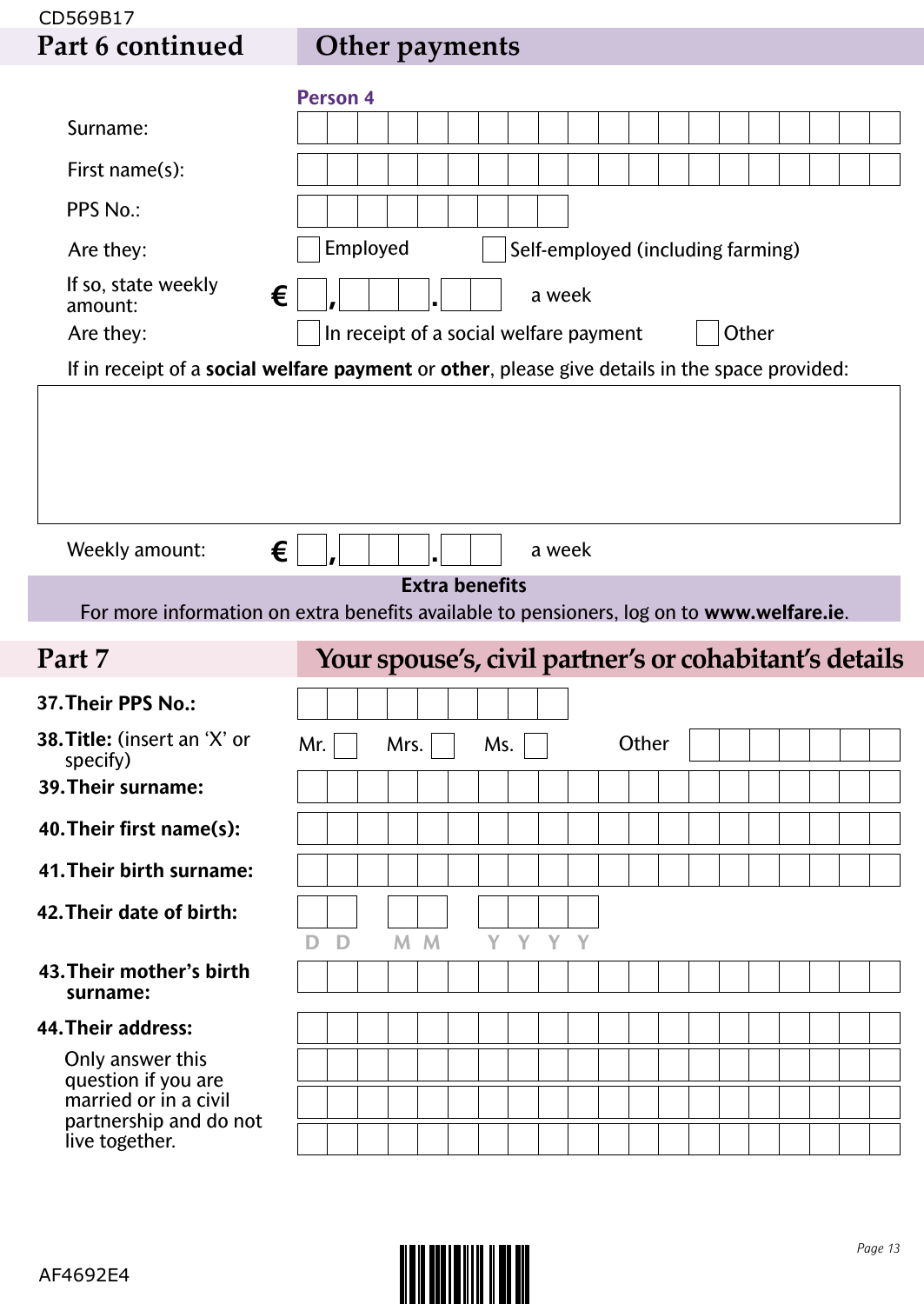| 24E34115                                                                           |                                                |        |                                                                          |           |        |  |  |  |  |  |  |
|------------------------------------------------------------------------------------|------------------------------------------------|--------|--------------------------------------------------------------------------|-----------|--------|--|--|--|--|--|--|
| Part 8                                                                             |                                                |        | Your spouse's, civil partner's or cohabitant's<br>work and claim details |           |        |  |  |  |  |  |  |
| Please complete fully the remainder of this section.                               |                                                |        |                                                                          |           |        |  |  |  |  |  |  |
| Do not leave any question blank.                                                   |                                                |        |                                                                          |           |        |  |  |  |  |  |  |
| If no income, please enter 0 in each box.                                          |                                                |        |                                                                          |           |        |  |  |  |  |  |  |
|                                                                                    |                                                |        |                                                                          |           |        |  |  |  |  |  |  |
| 45. Do you wish to claim an increase for your spouse, civil partner or cohabitant? |                                                |        |                                                                          |           |        |  |  |  |  |  |  |
|                                                                                    | Yes                                            |        |                                                                          | No        |        |  |  |  |  |  |  |
| 46. Are they employed at present?                                                  |                                                |        |                                                                          |           |        |  |  |  |  |  |  |
|                                                                                    | Yes                                            |        |                                                                          | No        |        |  |  |  |  |  |  |
| If 'Yes', please state:                                                            |                                                |        |                                                                          |           |        |  |  |  |  |  |  |
| Their employer's name:                                                             |                                                |        |                                                                          |           |        |  |  |  |  |  |  |
|                                                                                    |                                                |        |                                                                          |           |        |  |  |  |  |  |  |
| Their employer's address:                                                          |                                                |        |                                                                          |           |        |  |  |  |  |  |  |
|                                                                                    |                                                |        |                                                                          |           |        |  |  |  |  |  |  |
|                                                                                    |                                                |        |                                                                          |           |        |  |  |  |  |  |  |
|                                                                                    |                                                |        |                                                                          |           |        |  |  |  |  |  |  |
|                                                                                    |                                                |        |                                                                          |           |        |  |  |  |  |  |  |
| Type of work:                                                                      |                                                |        |                                                                          |           |        |  |  |  |  |  |  |
| Their gross weekly<br>earnings:                                                    | €                                              |        |                                                                          |           | a week |  |  |  |  |  |  |
|                                                                                    | Please attach 3 of their most recent payslips. |        |                                                                          |           |        |  |  |  |  |  |  |
| Number of days worked:                                                             |                                                | a week |                                                                          |           |        |  |  |  |  |  |  |
| 47. Are they getting a social security payment from another country?               |                                                |        |                                                                          |           |        |  |  |  |  |  |  |
|                                                                                    | Yes                                            |        |                                                                          | <b>No</b> |        |  |  |  |  |  |  |
| If 'Yes', please state:                                                            |                                                |        |                                                                          |           |        |  |  |  |  |  |  |
| Name of country:                                                                   |                                                |        |                                                                          |           |        |  |  |  |  |  |  |
| Their claim or reference<br>number:                                                |                                                |        |                                                                          |           |        |  |  |  |  |  |  |
| Amount:                                                                            | €                                              |        |                                                                          |           | a week |  |  |  |  |  |  |

**Please attach the most recent payslip or letter from the Social Security Agency confirming the above amount and also provide a 6 month bank statement for the account to which this payment is made.**

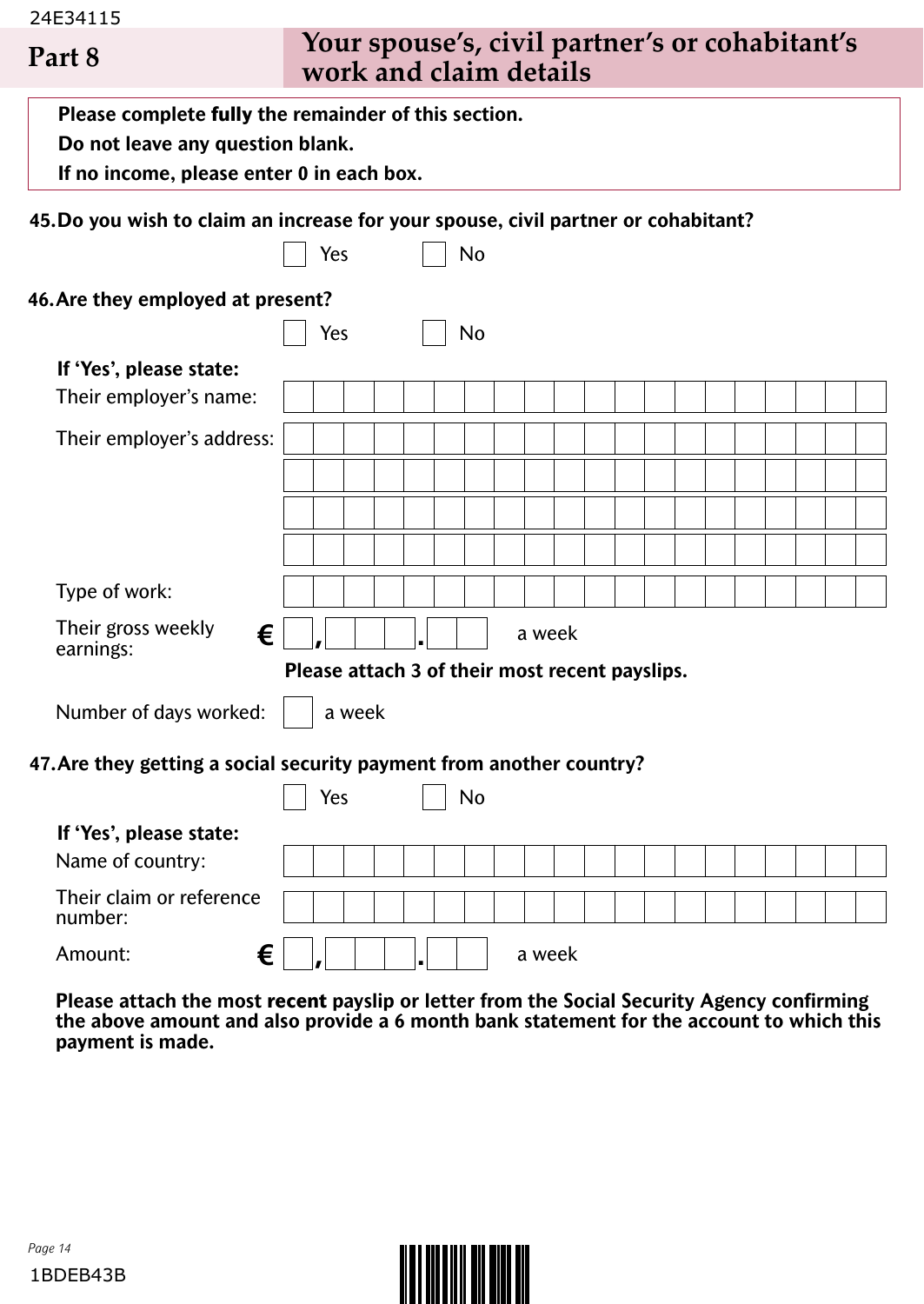# **Part <sup>8</sup> continued Your spouse's, civil partner's or cohabitant's work and claim details**

| country? |                      | 48. Are they getting any other pension or allowance from the Republic of Ireland or another |
|----------|----------------------|---------------------------------------------------------------------------------------------|
|          | $\Box$ Yes $\Box$ No |                                                                                             |

| If 'Yes', please state:             |  |  |        |  |  |  |  |  |
|-------------------------------------|--|--|--------|--|--|--|--|--|
| Who pays this pension:              |  |  |        |  |  |  |  |  |
| Their claim or reference<br>number: |  |  |        |  |  |  |  |  |
| Amount:                             |  |  | a week |  |  |  |  |  |

**Please attach the most recent payslip or letter from the people who pay them confirming the above amount and also provide a 6 month bank statement for the account to which this payment is made.**

### **49.Are they or have they been self-employed?**

|                                |       | Yes |   |   | No                                                                                                                   |  |        |  |  |               |  |  |
|--------------------------------|-------|-----|---|---|----------------------------------------------------------------------------------------------------------------------|--|--------|--|--|---------------|--|--|
| If 'Yes', please state:        |       |     |   |   |                                                                                                                      |  |        |  |  |               |  |  |
| Type of work they do/did:      |       |     |   |   |                                                                                                                      |  |        |  |  |               |  |  |
| Dates of self-<br>employment:  | From: |     |   |   |                                                                                                                      |  |        |  |  |               |  |  |
| To:                            |       |     |   |   |                                                                                                                      |  |        |  |  |               |  |  |
|                                |       |     |   | M |                                                                                                                      |  |        |  |  |               |  |  |
| Net yearly earnings:           | €     |     |   |   |                                                                                                                      |  | a year |  |  |               |  |  |
| $\sim$ $\sim$ $\sim$<br>______ |       |     | . |   | $\mathbf{a}$ , and a set of $\mathbf{a}$ , and $\mathbf{a}$ , and $\mathbf{a}$ , and $\mathbf{a}$ , and $\mathbf{a}$ |  |        |  |  | $\sim$ $\sim$ |  |  |

**This is the money they have made from self-employment after deducting operating expenses.**

### **50(a). Do they own, share in the ownership, work or rent a farm or land?**

|                                                  | Yes |  |       | N٥ |  |  |
|--------------------------------------------------|-----|--|-------|----|--|--|
| If 'Yes', please state:<br>Size of farm or land: |     |  | acres |    |  |  |
| Herd or flock number:                            |     |  |       |    |  |  |
| Net yearly income<br>or rent from farm<br>€      |     |  |       |    |  |  |

**'Net yearly income' is money they have made from the farm after deducting operating expenses.**

**50(b). If their farm or land is let, please state net yearly income from letting: 4026087052**

Net yearly income: **€** 

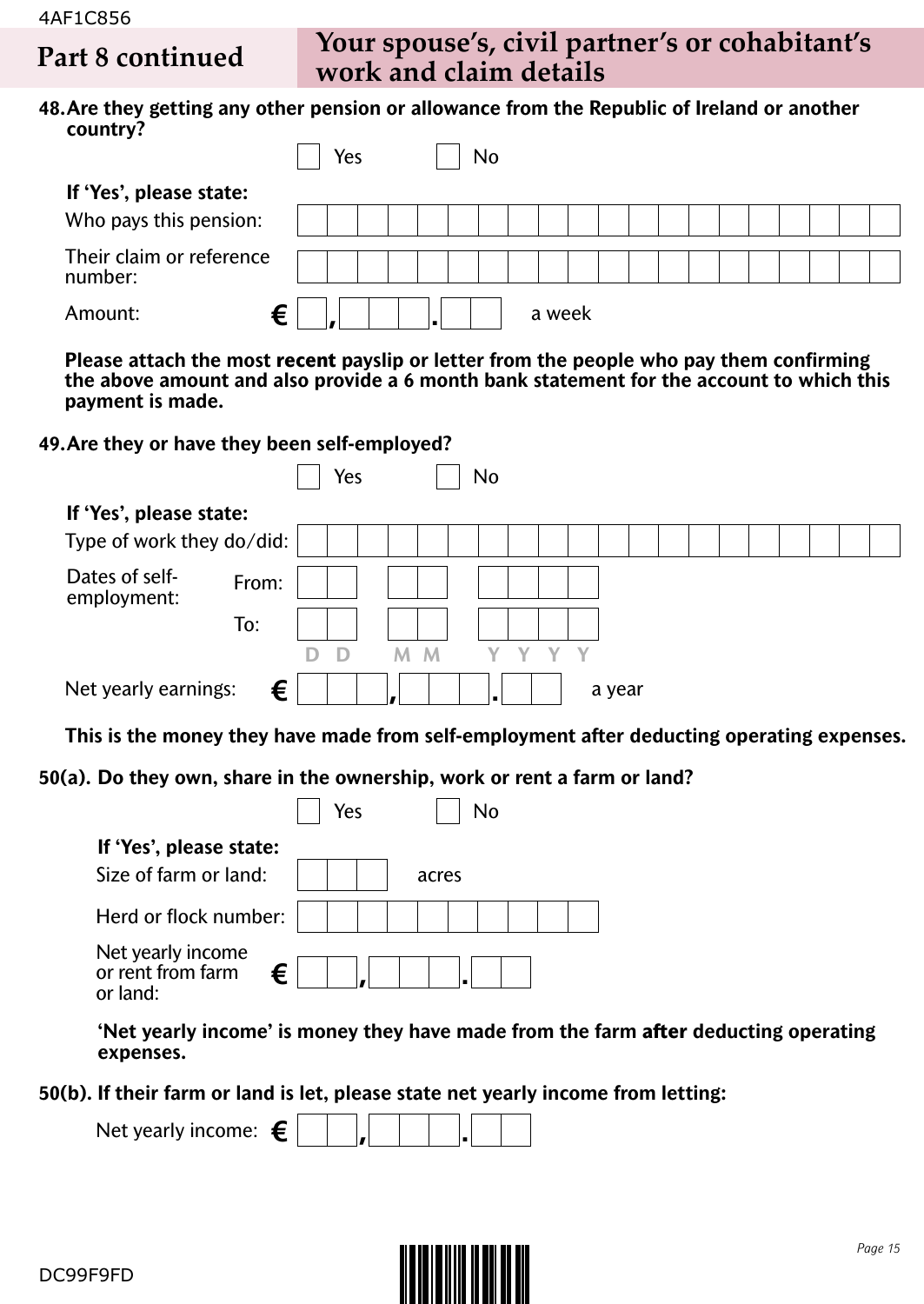# **Part <sup>8</sup> continued Your spouse's, civil partner's or cohabitant's work and claim details**

51(a). Are they taking part in any of the following courses or schemes, insert an X in the box as it applies to them and give the date they started if you insert an X in the Yes box.

|                                                                                                                                                                                 |   |                                                                     |     |           |   |        |   | Date they started: |   |   |  |   |  |  |
|---------------------------------------------------------------------------------------------------------------------------------------------------------------------------------|---|---------------------------------------------------------------------|-----|-----------|---|--------|---|--------------------|---|---|--|---|--|--|
| Community employment:                                                                                                                                                           |   | Yes                                                                 |     | No        |   |        |   |                    |   |   |  |   |  |  |
|                                                                                                                                                                                 |   |                                                                     |     |           |   |        | D | D                  | M | M |  |   |  |  |
| <b>Rural Social Scheme:</b>                                                                                                                                                     |   | Yes                                                                 |     | No        |   |        |   |                    |   |   |  |   |  |  |
|                                                                                                                                                                                 |   |                                                                     |     |           |   |        | D |                    | M | M |  |   |  |  |
| Area-Based Initiative:                                                                                                                                                          |   | Yes                                                                 |     | No        |   |        |   |                    |   |   |  |   |  |  |
|                                                                                                                                                                                 |   |                                                                     |     |           |   |        | D |                    | M | M |  | Y |  |  |
| <b>Back to Work Scheme:</b>                                                                                                                                                     |   | Yes                                                                 |     | No        |   |        |   |                    |   |   |  |   |  |  |
|                                                                                                                                                                                 |   |                                                                     |     |           |   |        | D | D                  | M | M |  | Υ |  |  |
| <b>Vocational Training</b><br><b>Opportunities Scheme:</b>                                                                                                                      |   | Yes                                                                 |     | No        |   |        | D | D                  | M | M |  | Υ |  |  |
| <b>Back to Education</b>                                                                                                                                                        |   | Yes                                                                 |     | No        |   |        |   |                    |   |   |  |   |  |  |
| Allowance:                                                                                                                                                                      |   |                                                                     |     |           |   |        | D | D                  | M | M |  |   |  |  |
| FÁS course or schemes:                                                                                                                                                          |   | Yes                                                                 |     | No        |   |        |   |                    |   |   |  |   |  |  |
|                                                                                                                                                                                 |   |                                                                     |     |           |   |        | D | D                  | M | M |  | Υ |  |  |
| School or college:                                                                                                                                                              |   | Yes                                                                 |     | No        |   |        |   |                    |   |   |  |   |  |  |
|                                                                                                                                                                                 |   |                                                                     |     |           |   |        | D |                    |   |   |  |   |  |  |
| Other course or scheme:                                                                                                                                                         |   | Yes                                                                 |     | <b>No</b> |   |        |   |                    |   |   |  |   |  |  |
| If 'Yes', please state:                                                                                                                                                         |   |                                                                     |     |           |   |        |   |                    |   |   |  |   |  |  |
| Name of course or scheme:                                                                                                                                                       |   |                                                                     |     |           |   |        |   |                    |   |   |  |   |  |  |
| Date they started:<br>From:                                                                                                                                                     |   |                                                                     |     |           |   |        |   |                    |   |   |  |   |  |  |
|                                                                                                                                                                                 |   |                                                                     |     |           |   |        |   |                    |   |   |  |   |  |  |
| To:                                                                                                                                                                             |   |                                                                     |     |           |   |        |   |                    |   |   |  |   |  |  |
|                                                                                                                                                                                 | D | D                                                                   | M M | Y.        | Y | Y      | Y |                    |   |   |  |   |  |  |
| 51(b). Please state what they get paid for doing this scheme or course:                                                                                                         |   |                                                                     |     |           |   |        |   |                    |   |   |  |   |  |  |
| €                                                                                                                                                                               |   |                                                                     |     |           |   | a week |   |                    |   |   |  |   |  |  |
|                                                                                                                                                                                 |   |                                                                     |     |           |   |        |   |                    |   |   |  |   |  |  |
| 52. Do they own stocks, shares (including shares in a creamery or Co-op, annuities, bonds,<br>insurance policies) or investments in the Republic of Ireland or another country? |   |                                                                     |     |           |   |        |   |                    |   |   |  |   |  |  |
|                                                                                                                                                                                 |   | Yes                                                                 |     | No        |   |        |   |                    |   |   |  |   |  |  |
| If 'Yes', please state:                                                                                                                                                         |   |                                                                     |     |           |   |        |   |                    |   |   |  |   |  |  |
| Name of company:                                                                                                                                                                |   |                                                                     |     |           |   |        |   |                    |   |   |  |   |  |  |
|                                                                                                                                                                                 |   |                                                                     |     |           |   |        |   |                    |   |   |  |   |  |  |
| Number of shares held:                                                                                                                                                          |   |                                                                     |     |           |   |        |   |                    |   |   |  |   |  |  |
| Total value of these<br>€                                                                                                                                                       |   |                                                                     |     |           |   |        |   |                    |   |   |  |   |  |  |
| shares:                                                                                                                                                                         |   | Please attach a statement to show details and current market value. |     |           |   |        |   |                    |   |   |  |   |  |  |
|                                                                                                                                                                                 |   |                                                                     |     |           |   |        |   |                    |   |   |  |   |  |  |

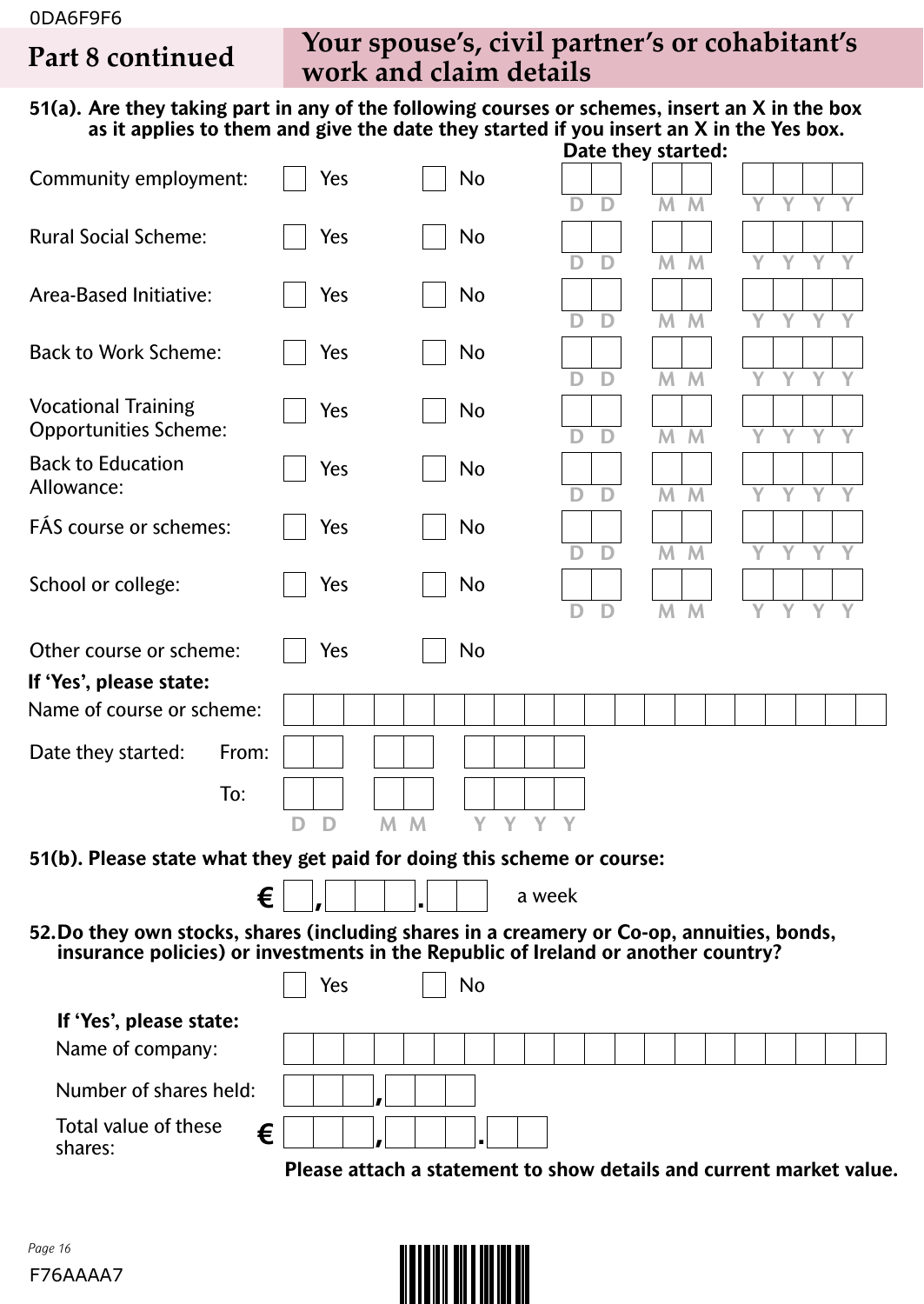# **Part <sup>8</sup> continued Your spouse's, civil partner's or cohabitant's work and claim details**

**53.Do they have savings or accounts in a bank, post office, building society, credit union or any other financial institution in the Republic of Ireland or another country?**

|                                                            | Yes                            |  | <b>No</b> |  |  |  |  |  |  |  |
|------------------------------------------------------------|--------------------------------|--|-----------|--|--|--|--|--|--|--|
| If 'Yes', please state:                                    | <b>Financial Institution 1</b> |  |           |  |  |  |  |  |  |  |
| Name of financial institution:                             |                                |  |           |  |  |  |  |  |  |  |
| <b>Bank Identifier Code (BIC):</b>                         |                                |  |           |  |  |  |  |  |  |  |
| <b>International Bank</b><br><b>Account Number (IBAN):</b> |                                |  |           |  |  |  |  |  |  |  |
| €<br>Current balance:                                      |                                |  |           |  |  |  |  |  |  |  |
| Is this account a joint<br>account?                        | Yes                            |  | No        |  |  |  |  |  |  |  |
| Name(s) of account holder(s):                              |                                |  |           |  |  |  |  |  |  |  |
| Name 1:                                                    |                                |  |           |  |  |  |  |  |  |  |
| Name 2 (if any):                                           |                                |  |           |  |  |  |  |  |  |  |
|                                                            | <b>Financial Institution 2</b> |  |           |  |  |  |  |  |  |  |
| Name of financial institution:                             |                                |  |           |  |  |  |  |  |  |  |
| <b>Bank Identifier Code (BIC):</b>                         |                                |  |           |  |  |  |  |  |  |  |
| <b>International Bank</b><br><b>Account Number (IBAN):</b> |                                |  |           |  |  |  |  |  |  |  |
|                                                            |                                |  |           |  |  |  |  |  |  |  |
| Current balance:<br>€                                      |                                |  |           |  |  |  |  |  |  |  |
| Is this account a joint<br>account?                        | Yes                            |  | No        |  |  |  |  |  |  |  |
| Name(s) of account holder(s):                              |                                |  |           |  |  |  |  |  |  |  |
| Name 1:                                                    |                                |  |           |  |  |  |  |  |  |  |
| Name 2 (if any):                                           |                                |  |           |  |  |  |  |  |  |  |

**Please attach an original statement for each account, showing transactions for the last 6 months.**

**If they have any other accounts you must give details of them to this Department on a separate sheet of paper.**

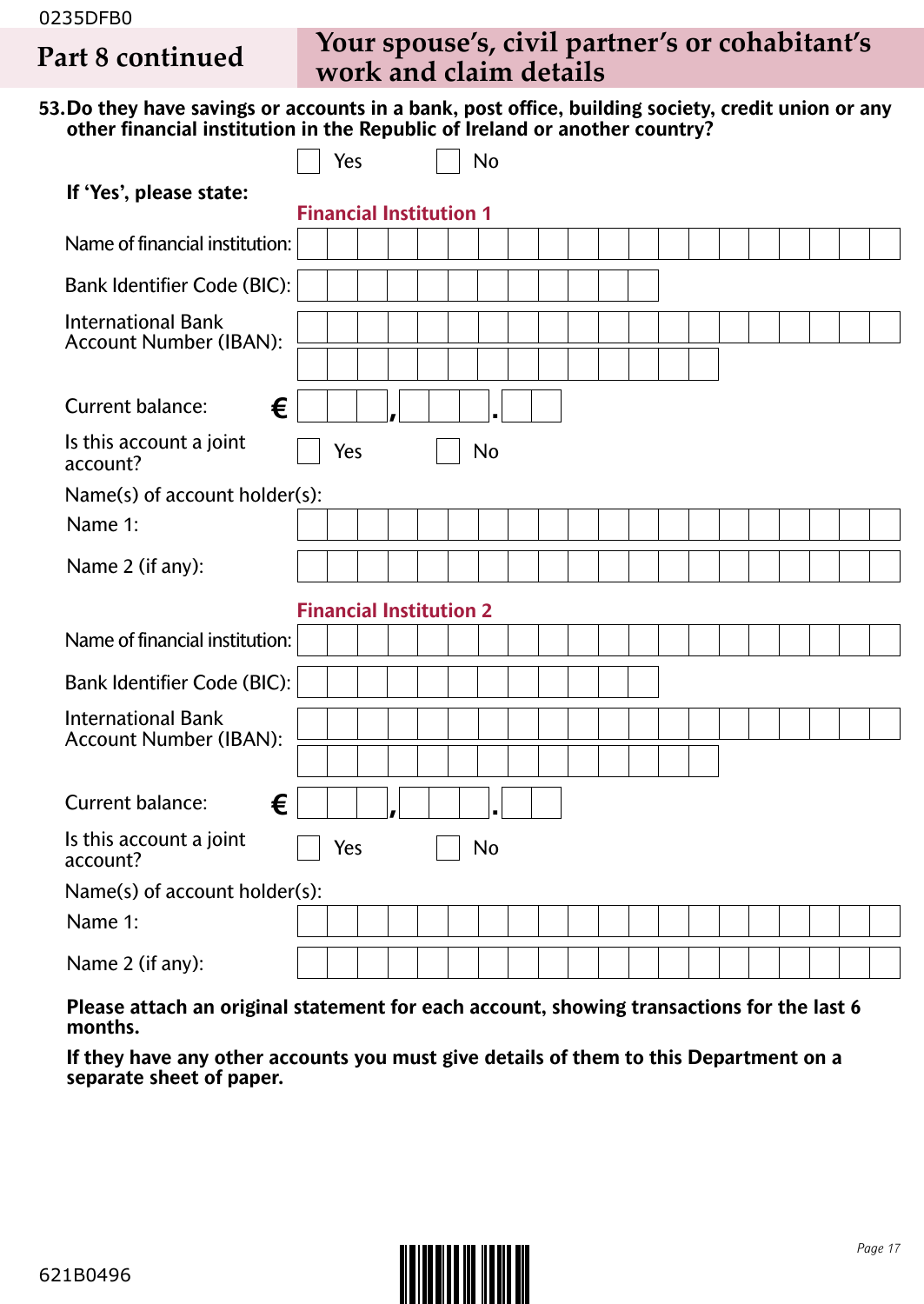7AE5EB48

# **Part <sup>8</sup> continued Your spouse's, civil partner's or cohabitant's work and claim details**

| 54. Do they own or share in the ownership of property apart from their home?                                                     |     |    |        |                                                                         |  |
|----------------------------------------------------------------------------------------------------------------------------------|-----|----|--------|-------------------------------------------------------------------------|--|
|                                                                                                                                  | Yes | No |        |                                                                         |  |
| If 'Yes', please state:                                                                                                          |     |    |        |                                                                         |  |
| Type of property:                                                                                                                |     |    |        |                                                                         |  |
| Address of property:                                                                                                             |     |    |        |                                                                         |  |
| 'Property' would be an<br>apartment, business<br>property, another house or<br>land other than that<br>mentioned at question 50. |     |    |        |                                                                         |  |
| Current market value: $\epsilon$                                                                                                 |     |    |        |                                                                         |  |
| Rent from this<br>€<br>property:                                                                                                 |     |    | a week | Please provide a valuation from an authorised auctioneer or valuer.     |  |
| Outstanding<br>€<br>mortgage on<br>property:                                                                                     |     |    |        | If mortgaged please attach a recent statement from lending institution. |  |
| Note: A separate sheet of paper can be used for details of any additional properties that they have.                             |     |    |        |                                                                         |  |
| 55. Are they receiving<br>maintenance?                                                                                           | Yes | No |        |                                                                         |  |
| If 'Yes', please state:                                                                                                          |     |    |        |                                                                         |  |
| €<br>Amount:                                                                                                                     |     |    | a week |                                                                         |  |
|                                                                                                                                  |     |    |        | Please provide a copy of the maintenance agreement.                     |  |
| 56. Do they expect to receive any additional income or money in the coming 12 months?                                            |     |    |        |                                                                         |  |
|                                                                                                                                  | Yes | No |        |                                                                         |  |
| If 'Yes', please give details in the space provided:                                                                             |     |    |        |                                                                         |  |
|                                                                                                                                  |     |    |        |                                                                         |  |
|                                                                                                                                  |     |    |        |                                                                         |  |

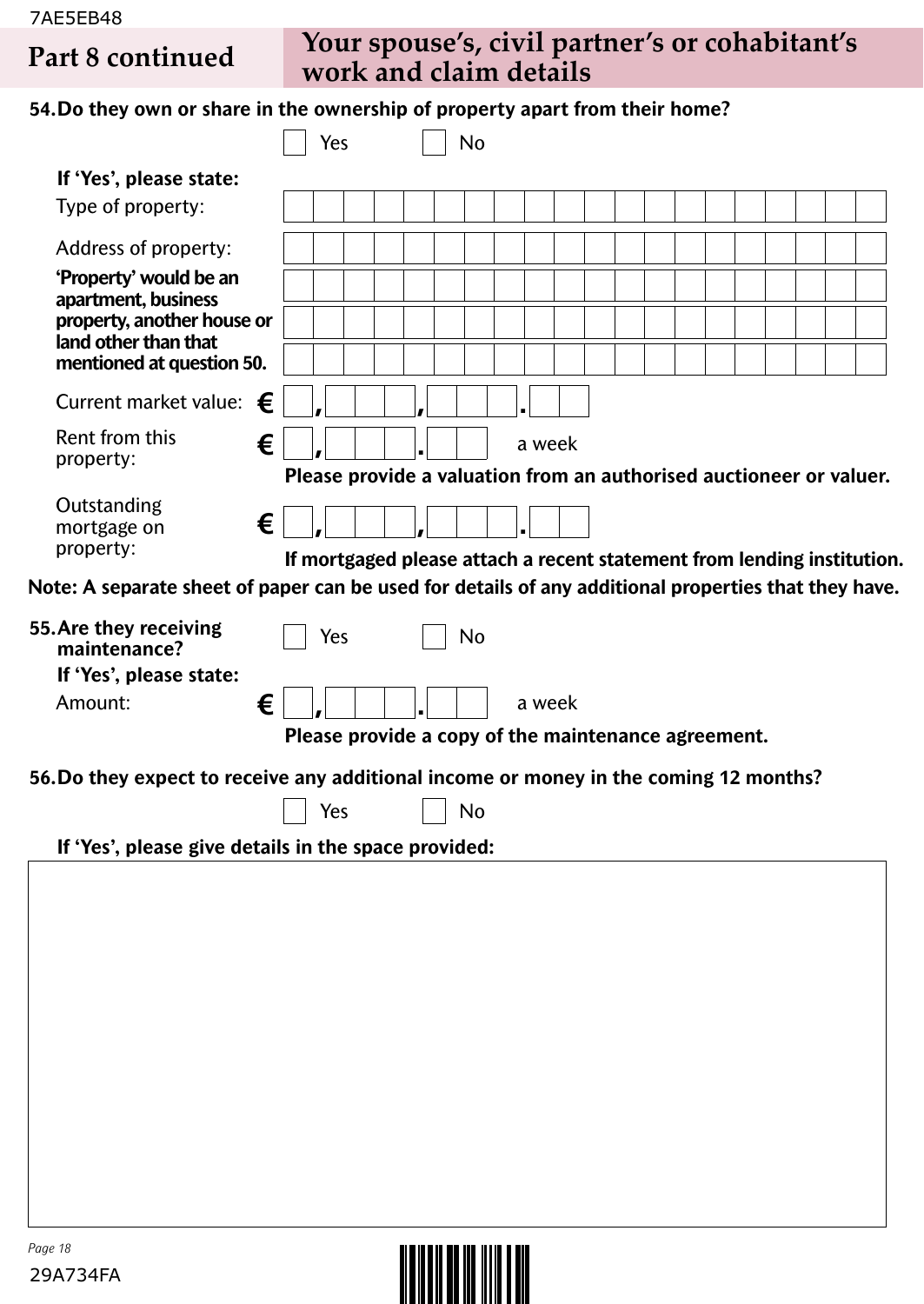| F27EC04A                                             |                                                                                                                                                                           |         |
|------------------------------------------------------|---------------------------------------------------------------------------------------------------------------------------------------------------------------------------|---------|
| Part 8 continued                                     | Your spouse's, civil partner's or cohabitant's<br>work and claim details                                                                                                  |         |
|                                                      | 57. Do they have any other income from the Republic of Ireland or another country?                                                                                        |         |
|                                                      | Yes<br><b>No</b>                                                                                                                                                          |         |
| If 'Yes', please give details in the space provided: |                                                                                                                                                                           |         |
|                                                      |                                                                                                                                                                           |         |
|                                                      |                                                                                                                                                                           |         |
|                                                      |                                                                                                                                                                           |         |
|                                                      |                                                                                                                                                                           |         |
|                                                      |                                                                                                                                                                           |         |
|                                                      |                                                                                                                                                                           |         |
|                                                      |                                                                                                                                                                           |         |
|                                                      | 58. Did they sell or transfer property or business in the last three years?                                                                                               |         |
|                                                      | Yes<br>No                                                                                                                                                                 |         |
|                                                      | If 'Yes', please give details in the space provided and attach a copy of the deed of transfer:                                                                            |         |
|                                                      |                                                                                                                                                                           |         |
|                                                      |                                                                                                                                                                           |         |
|                                                      |                                                                                                                                                                           |         |
|                                                      |                                                                                                                                                                           |         |
|                                                      |                                                                                                                                                                           |         |
|                                                      |                                                                                                                                                                           |         |
| 59. Have they moved from                             |                                                                                                                                                                           |         |
| their home?                                          | <b>No</b><br>Yes                                                                                                                                                          |         |
|                                                      | If 'Yes', please outline the circumstances in the space provided. If their home is rented,                                                                                |         |
|                                                      | occupied by other people or otherwise being used, please give details:                                                                                                    |         |
|                                                      |                                                                                                                                                                           |         |
|                                                      |                                                                                                                                                                           |         |
|                                                      |                                                                                                                                                                           |         |
|                                                      |                                                                                                                                                                           |         |
|                                                      |                                                                                                                                                                           |         |
|                                                      |                                                                                                                                                                           |         |
| 60. Did they recently sell their                     | Yes<br>No                                                                                                                                                                 |         |
| home to buy another?                                 |                                                                                                                                                                           |         |
|                                                      | If 'Yes', please outline the circumstances in the space provided and attach supporting<br>documentary evidence from their solicitors regarding the financial transaction. |         |
|                                                      |                                                                                                                                                                           |         |
|                                                      |                                                                                                                                                                           |         |
|                                                      |                                                                                                                                                                           |         |
|                                                      |                                                                                                                                                                           |         |
|                                                      |                                                                                                                                                                           |         |
|                                                      |                                                                                                                                                                           |         |
|                                                      |                                                                                                                                                                           |         |
|                                                      |                                                                                                                                                                           | Page 19 |

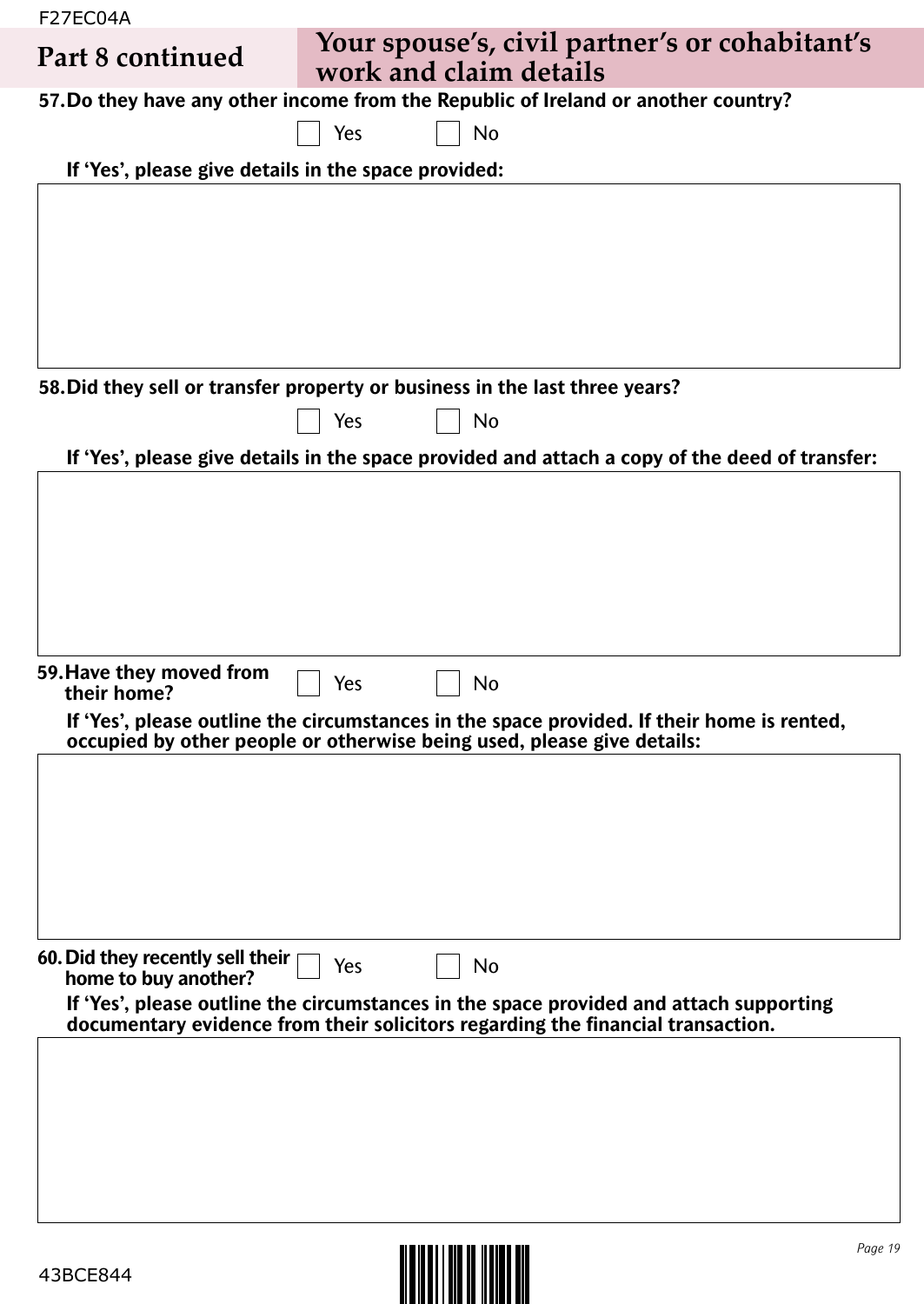# **Part 9 checklist**

# **Have you enclosed the following?**

- **— You and your spouse's, civil partner's or cohabitant's most recent payslips** (if you or your spouse, civil partner or cohabitant were employed during the last 12 months)
- **— Statements from all financial institutions showing the last 6 months transactions (internet printouts are not generally accepted)**

(if you or your spouse, civil partner or cohabitant have money or investments in a financial institution)

- **— Statements from lending agency or rent receipt from landlord** (if you are receiving maintenance)
- **— Letter from school or college**

(if you are claiming for child(ren) aged between 18 and 22 who are in full-time education)

**If you are claiming for Fuel Allowance, please make sure that you have you fully completed Question 35 and 36.**

If you were born, married or entered into a civil partnership or a civil union outside the Republic **of Ireland:**

- **— Your birth certificate**
- **— Your marriage certificate or civil partnership or civil union registration certificate**
- **— Your spouse's, civil partner's or cohabitant's birth certificate** (if applying for an increase for them)
- **— Your child(ren)'s birth certificate(s)** (if applying for an increase for them) Note: No birth certificate is needed if you are already getting Child Benefit.

## **Original certificates only.**

**Remember to send in all the certificates and documents with this application, or say that you will send them later.**

**Make sure that you supply all information required in this form.**

**Please remember your claim cannot be processed without the medical part being completed and decision on your claim will be delayed.**

# **Please remember to sign the Declaration in Part 1.**

**If you have any difficulty in filling in this form, please contact your local Citizens Information Centre, your local Intreo Centre or your local Social Welfare Office.**



*Page 20*

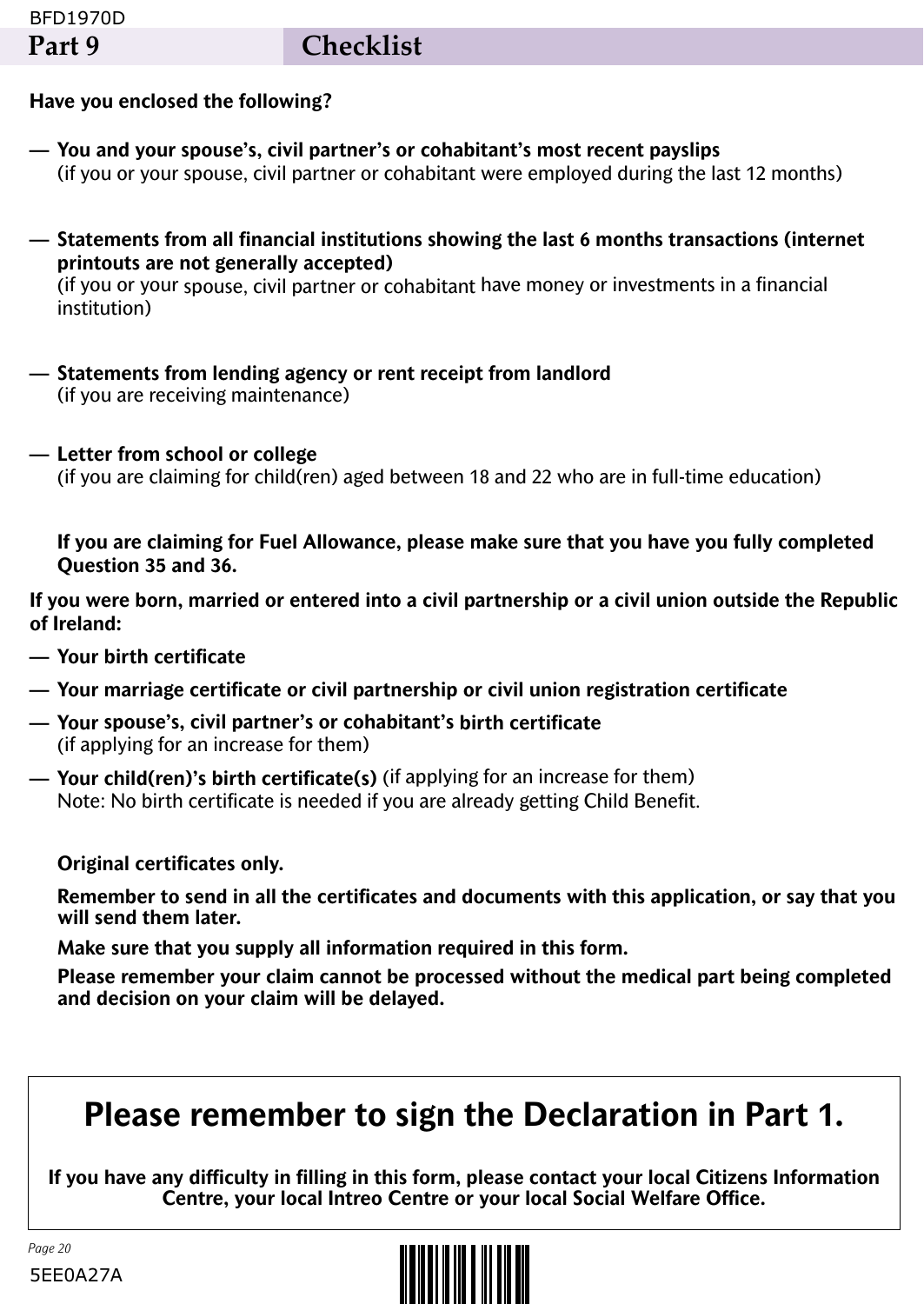266ADBDF **Part 9 continued checklist**

# Send this completed application form to:

**Disability Allowance Section**

Social Welfare Services Government Buildings Ballinalee Road Longford

Telephone: (043) 334 0000 LoCall: 1890 92 77 70 If you are calling from outside the Republic of Ireland please call + 353 43 3340000

**Important: If you do not claim within 7 days you could lose benefit.**

### **Note**

**The rates charged for using 1890 (LoCall) numbers may vary among different service providers.**

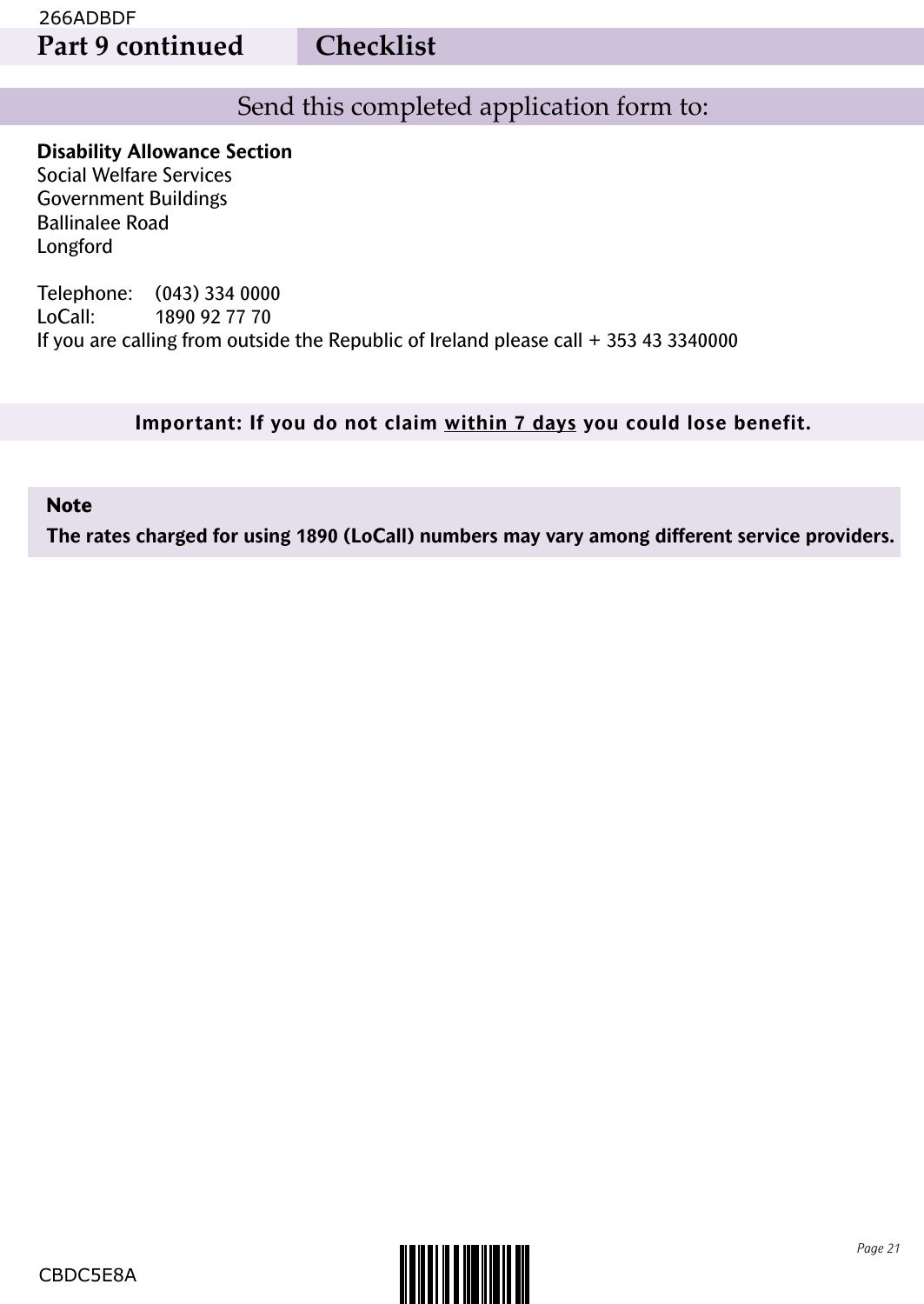# **Please also fill in Part 10 and 11 and then give this form to your doctor who will complete Part 12 (Medical Report).**

The Department's doctor may be asked to provide us with an opinion as to whether you satisfy the medical eligibility for Disability Allowance based on the information you and your doctor give about your medical condition. A Deciding Officer may have regard to this opinion in deciding whether you satisfy the medical eligibility for Disability Allowance. It is important therefore that you enclose with your application full details of your medical condition and how it affects your everyday life and ability to work so as to ensure that all relevant matters are taken into account at the earliest opportunity. A failure to do so could result in a decision on your application being significantly delayed.

**In addition to your doctor completing Part 12 you should request them to enclose copies of any recent reports from specialists (such as consultants, psychiatrists, psychologists, physiotherapists, counsellors), any results of tests and any other information that your doctor thinks is relevant. This will ensure that we have a full picture of your medical condition when we make a decision on your claim.**

### **Data Protection Statement**

**4035018911 The Department of Employment Affairs and Social Protection administers Ireland's social protection system. Customers are required to provide personal data to determine eligibility for relevant payments/benefits. Personal data may be exchanged with other Government Departments/Agencies where provided for by law. Our data protection policy is available at www.welfare.ie/dataprotection or in hard copy.**

70K 04-19 Edition: April 2019 Explanations and terms used in this form are intended as a guide only and are not a legal interpretation. *Page 22*

C9E82440

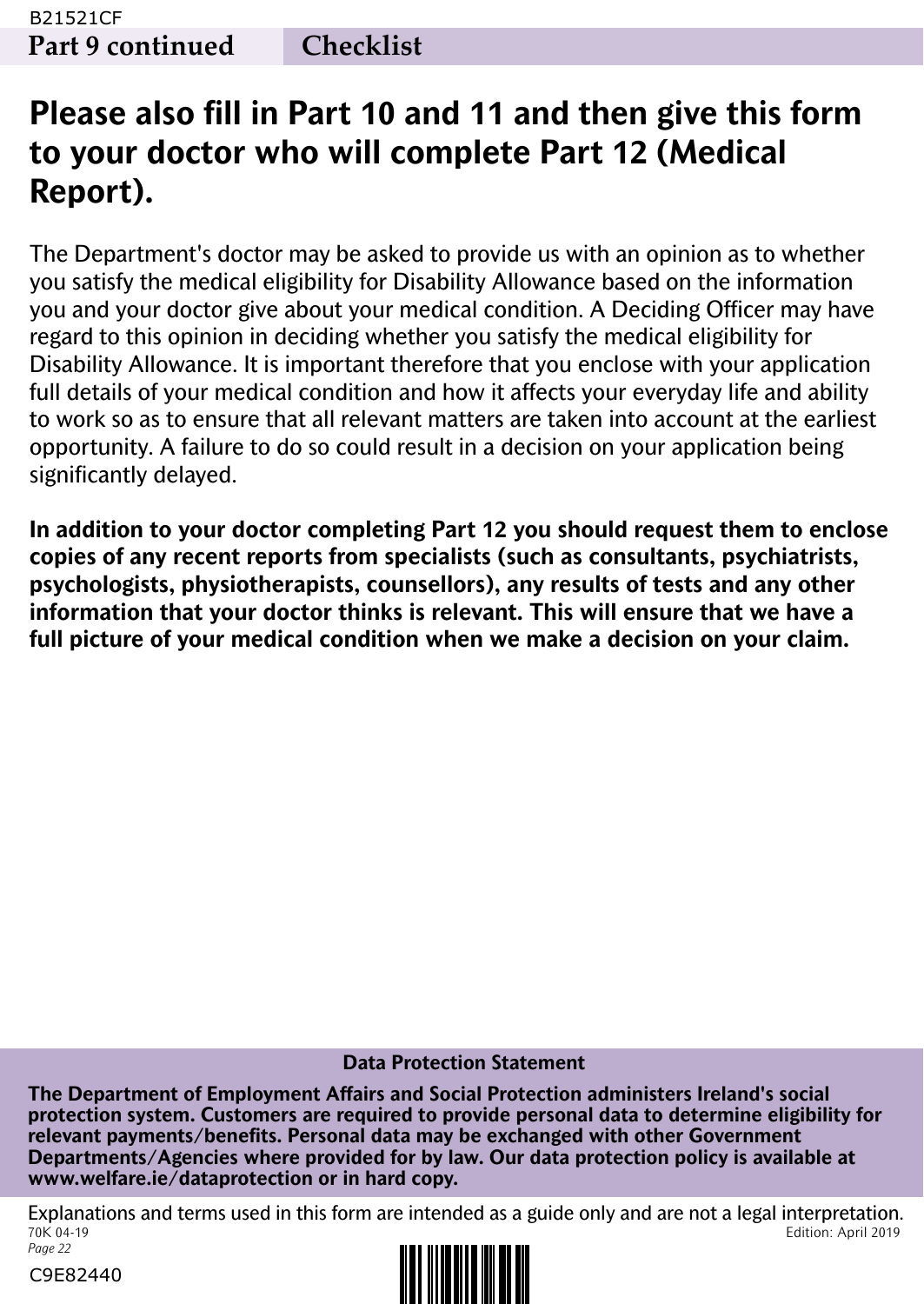A3850F50

**Med Rpt DA1** Social Welfare Services

**Data Classification R**



# Disability Allowance

# Part 10 *Part* **10** *Part* **10** *Part* **10** *Part Part Part Part Part Part Part Part Part Particle Particle Particle Particle Particle Particle Particle* condition affects the activities of your typical day

**One of the conditions for receiving disability allowance is that you must have an injury, disease or other disability AND, as a result of this disability, you must be substantially restricted in undertaking work that would otherwise be suitable for a person of your age, experience and qualifications.**

**In order to assess your medical eligibility we need you to give us some information about you, your medical condition and how it affects your daily life.**

| 1(a). Are you still in education? |  |  |
|-----------------------------------|--|--|
|-----------------------------------|--|--|

|                                                                                                                         | Yes | <b>No</b> |  |  |  |  |  |  |  |
|-------------------------------------------------------------------------------------------------------------------------|-----|-----------|--|--|--|--|--|--|--|
| If 'No', please state the age when you finished your last course:                                                       |     |           |  |  |  |  |  |  |  |
|                                                                                                                         |     |           |  |  |  |  |  |  |  |
| 1(b). Please state your level of education:                                                                             |     |           |  |  |  |  |  |  |  |
| <b>Primary Education:</b>                                                                                               | Yes | <b>No</b> |  |  |  |  |  |  |  |
| Inter/Junior Certificate:                                                                                               | Yes | <b>No</b> |  |  |  |  |  |  |  |
| Leaving Certificate:                                                                                                    | Yes | <b>No</b> |  |  |  |  |  |  |  |
| <b>Third Level:</b>                                                                                                     | Yes | <b>No</b> |  |  |  |  |  |  |  |
| Other:                                                                                                                  | Yes | <b>No</b> |  |  |  |  |  |  |  |
| If Yes to 'Other', please give details of 'Other' in the space provided:                                                |     |           |  |  |  |  |  |  |  |
|                                                                                                                         |     |           |  |  |  |  |  |  |  |
|                                                                                                                         |     |           |  |  |  |  |  |  |  |
|                                                                                                                         |     |           |  |  |  |  |  |  |  |
|                                                                                                                         |     |           |  |  |  |  |  |  |  |
|                                                                                                                         |     |           |  |  |  |  |  |  |  |
| 1(c). Please summarise any training or apprenticeships you completed and give dates they<br>started and were completed: |     |           |  |  |  |  |  |  |  |
|                                                                                                                         |     |           |  |  |  |  |  |  |  |
|                                                                                                                         |     |           |  |  |  |  |  |  |  |
|                                                                                                                         |     |           |  |  |  |  |  |  |  |
|                                                                                                                         |     |           |  |  |  |  |  |  |  |
|                                                                                                                         |     |           |  |  |  |  |  |  |  |



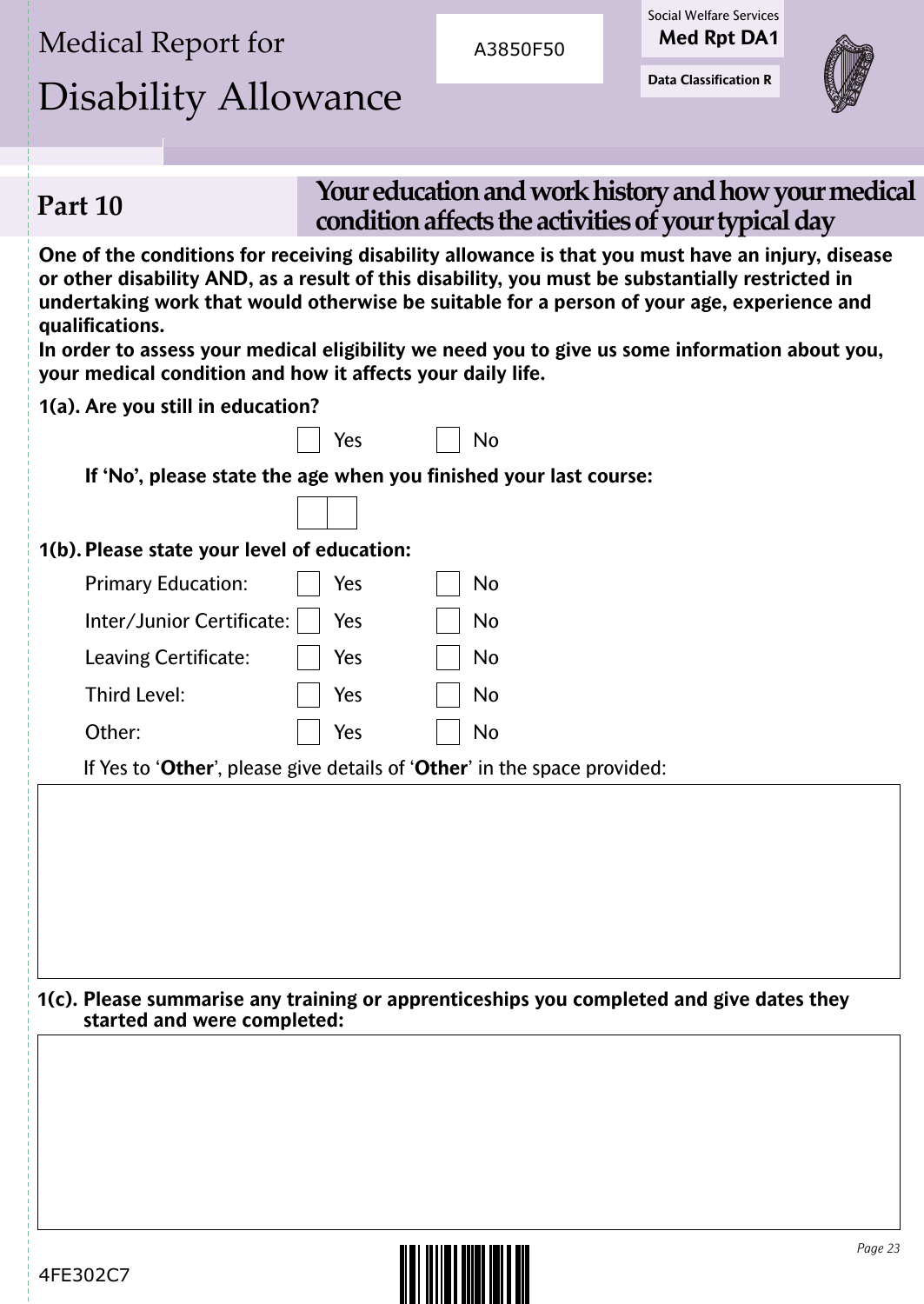| 1C48BA80                                   |                                                                                                                                                              |
|--------------------------------------------|--------------------------------------------------------------------------------------------------------------------------------------------------------------|
| Part 10 continued                          | Your education and work history and how your medical<br>condition affects the activities of your typical day                                                 |
| give dates you started and finished:       | 1(d). Please summarise your work history including self employment (including farming) and                                                                   |
|                                            |                                                                                                                                                              |
| Is your Mental Health affected?            | 2(a). Describe how your condition affects your activities during a typical day, as outlined<br>below. If necessary, please use an additional sheet of paper. |
|                                            | For example, impaired attention, concentration, poor memory and fatigue. Coping with<br>pressure and interacting with people. Disturbed sleep pattern.       |
|                                            | Yes<br>No                                                                                                                                                    |
|                                            | If 'Yes', please give details in the space provided:                                                                                                         |
|                                            |                                                                                                                                                              |
| 2(b). Is your Physical Health affected?    |                                                                                                                                                              |
| stairs or ladders, using public transport. | For example, standing, sitting, bending, squatting, lifting/carrying, reaching, climbing                                                                     |
|                                            | Yes<br>N <sub>0</sub>                                                                                                                                        |
|                                            | If 'Yes', please give details in the space provided:                                                                                                         |
| Page 24                                    |                                                                                                                                                              |
|                                            |                                                                                                                                                              |

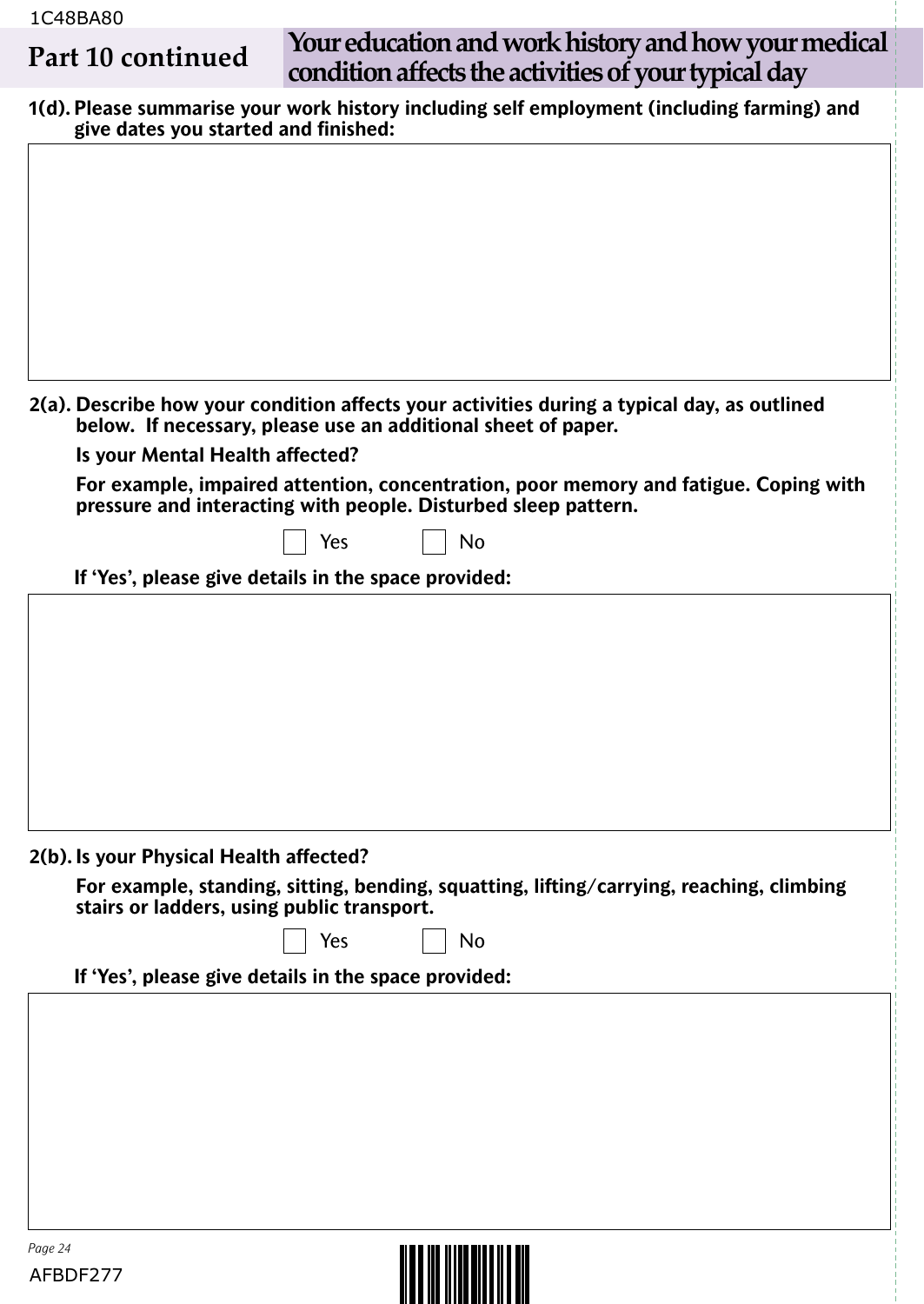| B9C95299          |                                                                                                                                                                 |
|-------------------|-----------------------------------------------------------------------------------------------------------------------------------------------------------------|
| Part 10 continued | Your education and work history and how your medical<br>condition affects the activities of your typical day                                                    |
|                   | 2(c). Is your home and family care affected (for example, housework, shopping, cooking or DIY):                                                                 |
|                   | Yes<br><b>No</b>                                                                                                                                                |
|                   | If 'Yes', please give details in the space provided:                                                                                                            |
|                   |                                                                                                                                                                 |
| a computer):      | 2(d). Is your manual dexterity affected (for example, picking up small items, writing or using<br><b>No</b><br>Yes                                              |
|                   | If 'Yes', please give details in the space provided:                                                                                                            |
|                   |                                                                                                                                                                 |
|                   | 2(e). Is your communication and sensory affected (for example, speech/hearing/seeing):<br>No<br>Yes<br>If 'Yes', please give details in the space provided:     |
|                   |                                                                                                                                                                 |
|                   | 2(f). Are your hobbies and leisure affected (for example, sports, reading or watching TV):<br>Yes<br>No<br>If 'Yes', please give details in the space provided: |
|                   |                                                                                                                                                                 |
| 9CFB233B          | Page 25                                                                                                                                                         |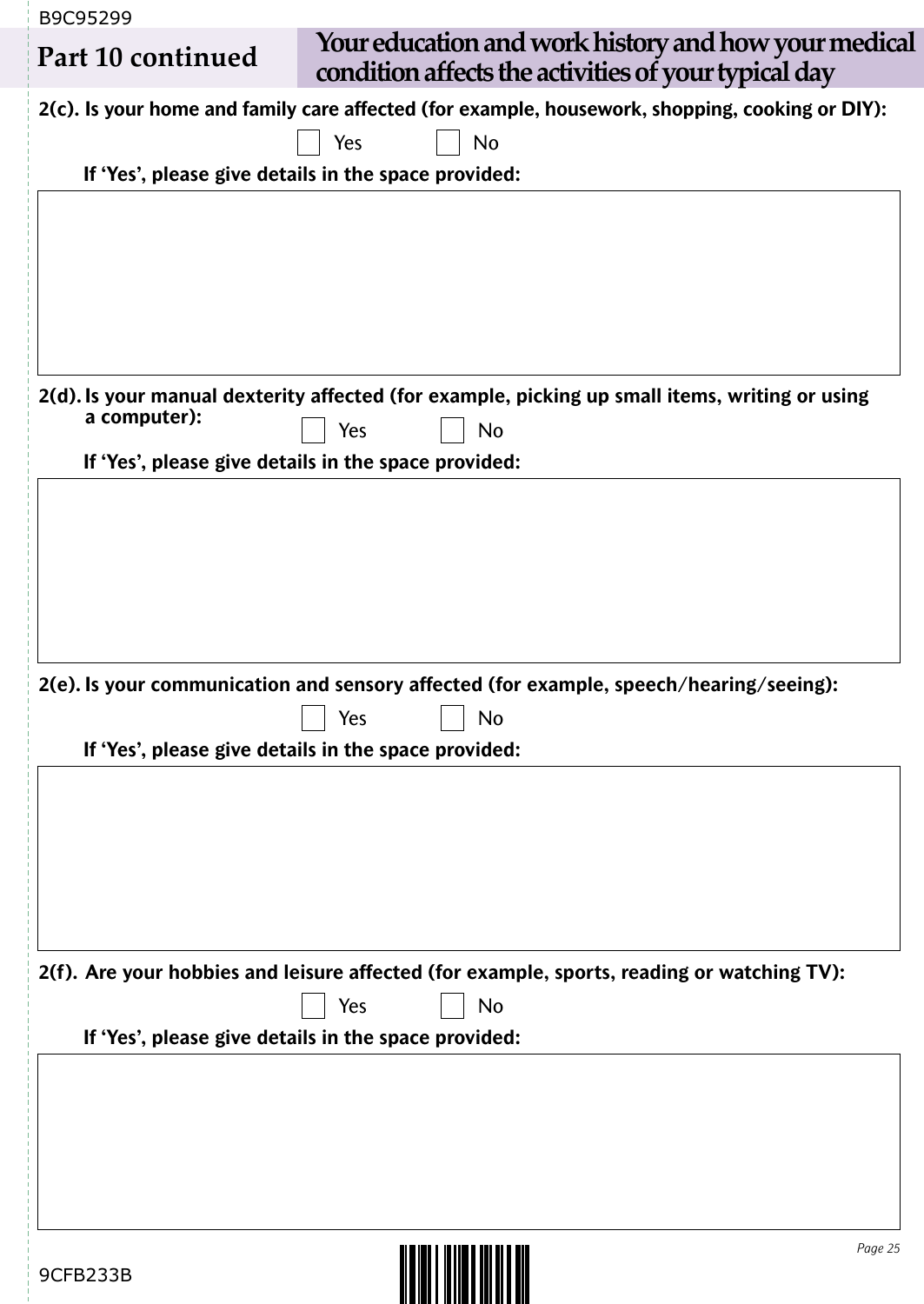589DF476

**Part <sup>10</sup> continued Youreducationandworkhistoryandhowyourmedical** condition affects the activities of your typical day

| 2(g). Please provide an outline of your activities during a typical day and any other relevant |  |  |
|------------------------------------------------------------------------------------------------|--|--|
| information?                                                                                   |  |  |

| 2(h). How often do you visit your doctor? |  |
|-------------------------------------------|--|
| $M_{\odot}$ okh                           |  |

| Weekly                                               |     |    |  |
|------------------------------------------------------|-----|----|--|
| Monthly                                              |     |    |  |
| Less often                                           |     |    |  |
| 2(i). Are you currently on medication?               |     |    |  |
|                                                      | Yes | No |  |
| If 'Yes', please give details in the space provided: |     |    |  |
|                                                      |     |    |  |
|                                                      |     |    |  |
|                                                      |     |    |  |
|                                                      |     |    |  |
|                                                      |     |    |  |
|                                                      |     |    |  |
|                                                      |     |    |  |
|                                                      |     |    |  |
|                                                      |     |    |  |
|                                                      |     |    |  |
|                                                      |     |    |  |
|                                                      |     |    |  |

**The information provided will be treated in the strictest confidence**

**Before submitting this application please ensure that you supply all information requested in this form and that you and your Doctor submit comprehensive information on your medical condition. This will result in your claim being processed in <sup>a</sup> timely manner and allow for <sup>a</sup> better quality decision on your claim.**

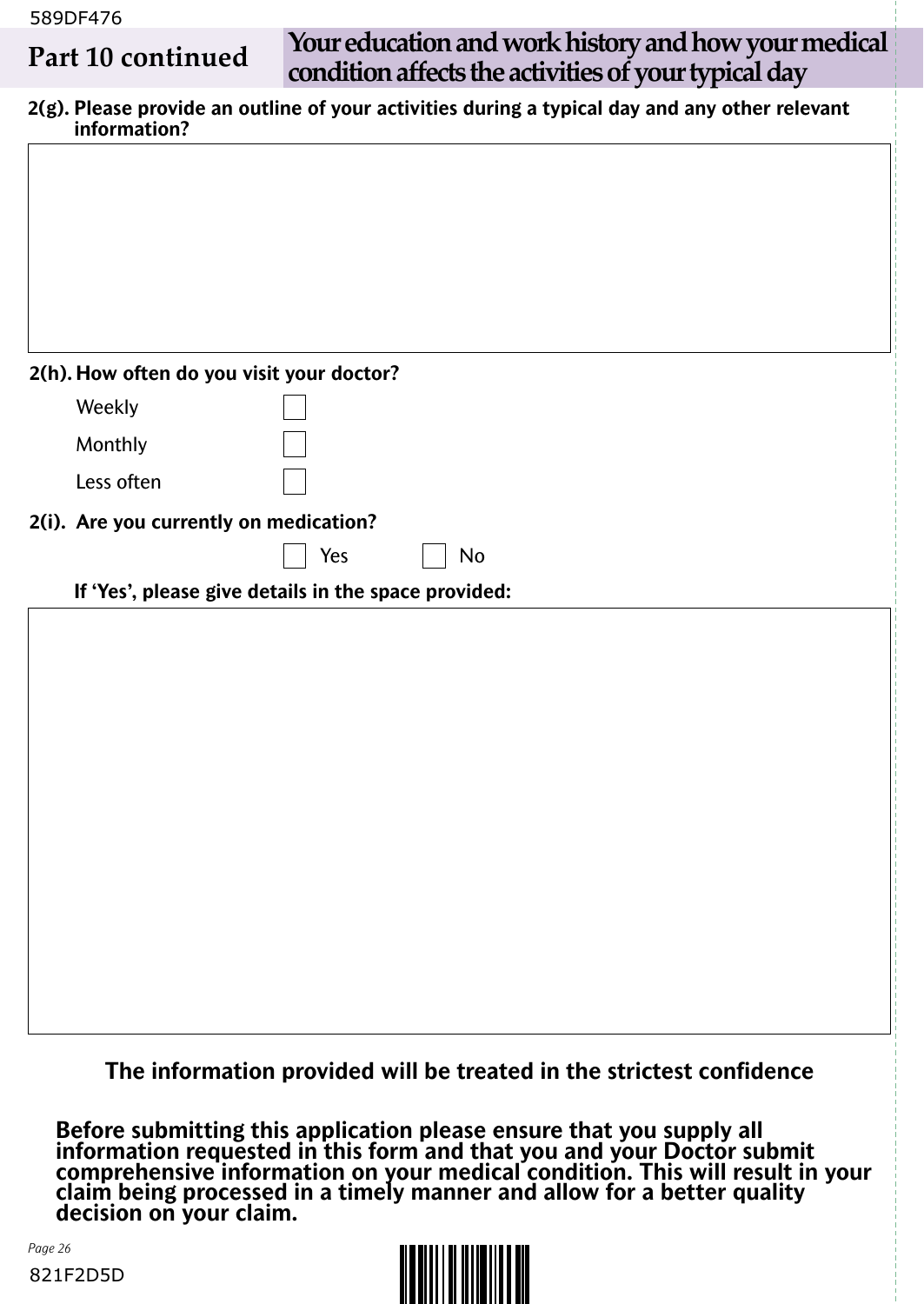### ED13068E

# **Part 11 Permission to release medical information**

Please sign the authorisation below, which will allow your doctor to give this Department the necessary medical information for your application for Disability Allowance. **Your doctor should then complete Part 12 of this form.**

The medical information provided will be reviewed by one of our medical assessors and will be treated in strictest confidence. Although a confidential document, medical and non-medical people will need to deal with this report.

### **Permission**

### **I permit my doctor to provide you, the Department of Social Protection, with medical information that may be required for my application for Disability Allowance.**

|                                      | Date: |  |  |     | −   | n |  |
|--------------------------------------|-------|--|--|-----|-----|---|--|
|                                      |       |  |  | M M | Y Y |   |  |
| <b>Signature (not block letters)</b> |       |  |  |     |     |   |  |

If you are unable to sign, have your mark witnessed and have the witness sign below for you:



**Witness Signature** (**not** block letters)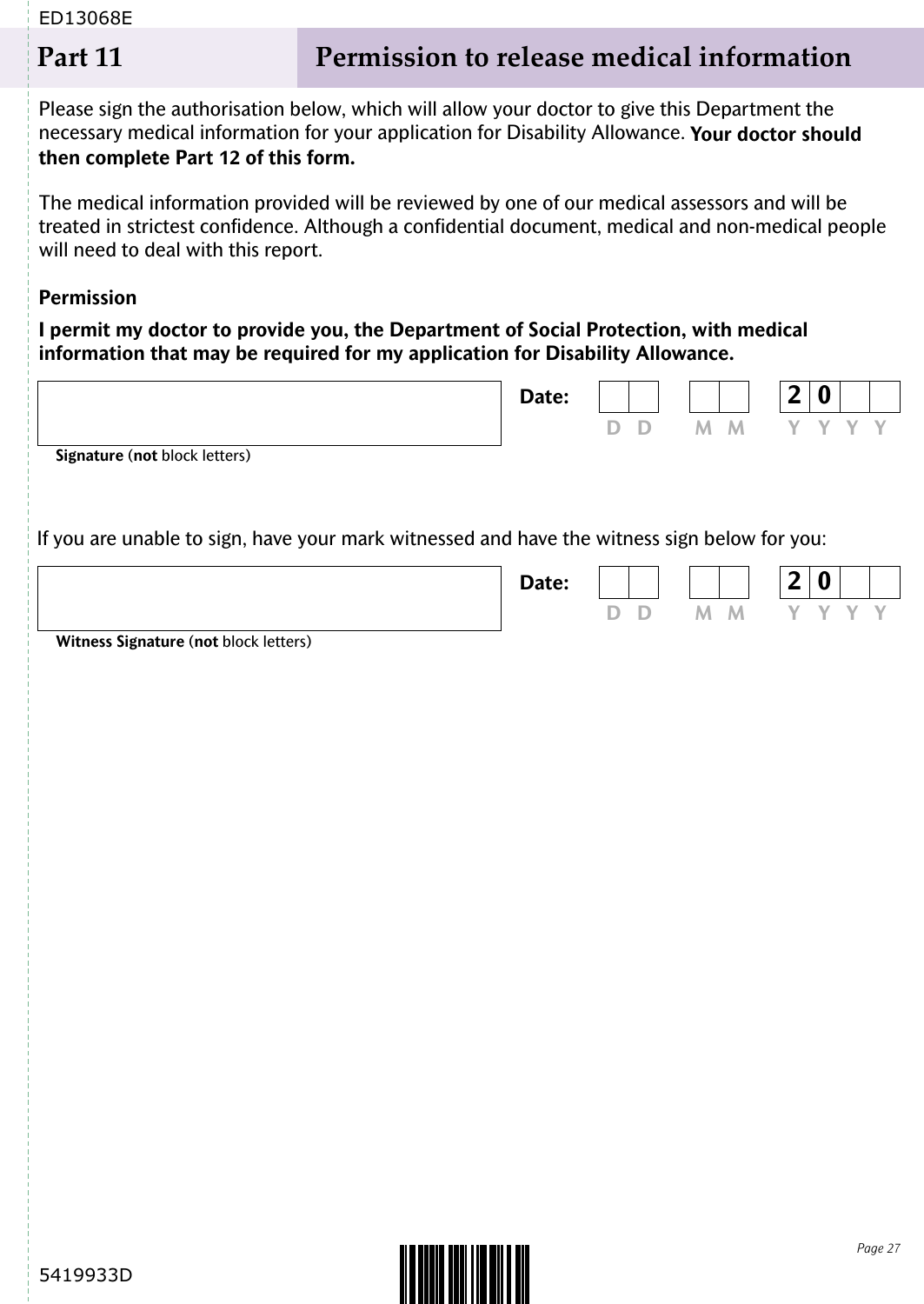Dear Doctor,

To enable us, on behalf of your patient, to accurately assess their eligibility/continued eligibility for Disability Allowance, please complete the medical report overleaf. The medical information provided will be reviewed by our medical assessors and will be handled in strictest confidence. Although a confidential document, both medical and non-medical people will need to deal with this report.

You can get a special fee for **FULLY COMPLETING** and returning this report. To ensure payment please enter your DSP panel number in the box provided.

The Freedom of Information Act provides for the disclosure of medical or psychiatric information directly to your patient. Where the disclosure of the information to the patient might have a negative effect on their physical or mental health or well-being, this information may instead be given to a medical practitioner, nominated by the claimant.

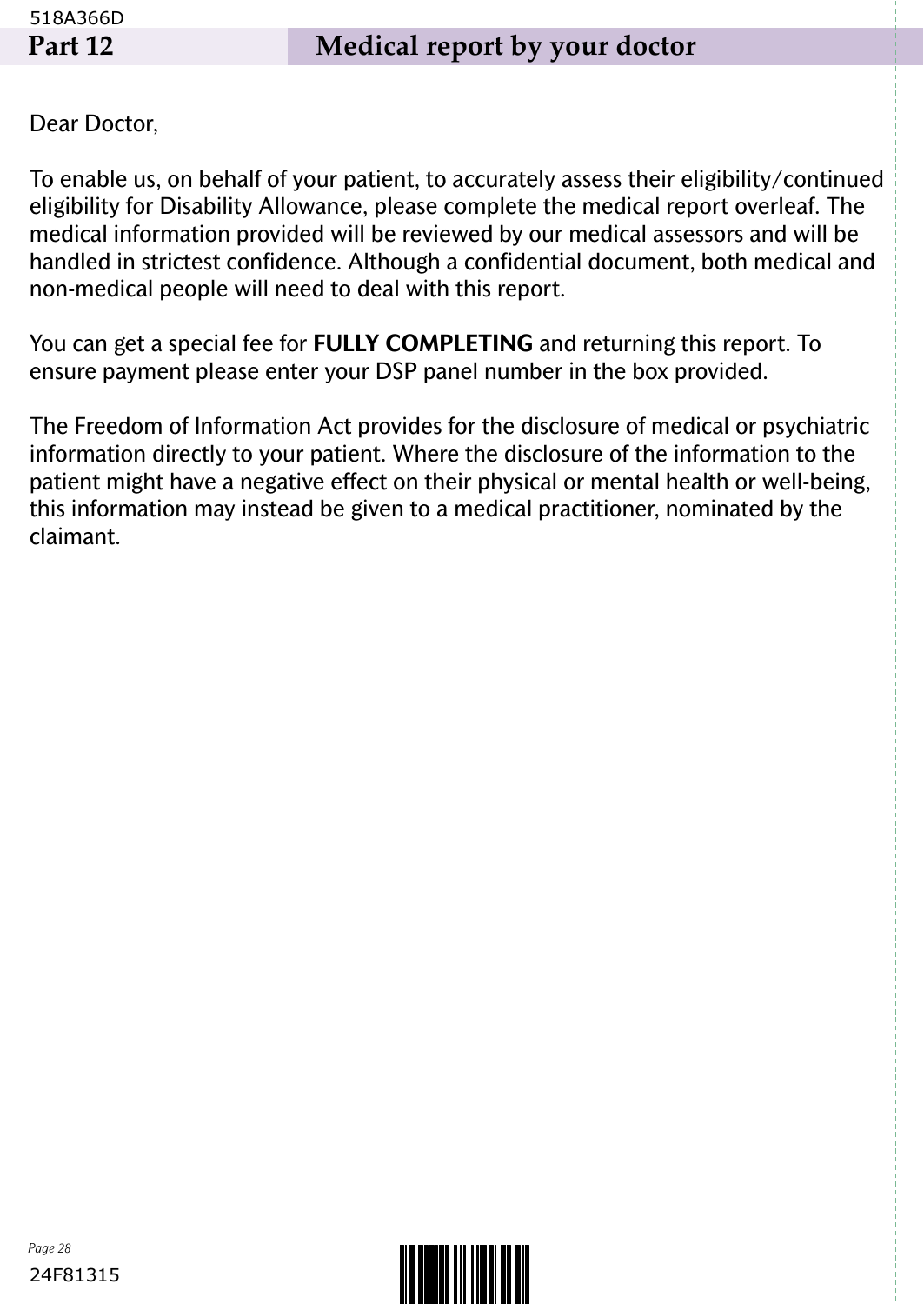| Part 12 continued                                                                |   |   |        | Medical report by your doctor                  |                                                                                                                       |  |         |              |         |              |  |  |             |         |  |
|----------------------------------------------------------------------------------|---|---|--------|------------------------------------------------|-----------------------------------------------------------------------------------------------------------------------|--|---------|--------------|---------|--------------|--|--|-------------|---------|--|
| 1. Patient details                                                               |   |   |        | (please use Block capitals)                    |                                                                                                                       |  |         |              |         |              |  |  |             |         |  |
| Surname:                                                                         |   |   |        |                                                |                                                                                                                       |  |         |              |         |              |  |  |             |         |  |
| First name:                                                                      |   |   |        |                                                |                                                                                                                       |  |         |              |         |              |  |  |             |         |  |
| Address:                                                                         |   |   |        |                                                |                                                                                                                       |  |         |              |         |              |  |  |             |         |  |
|                                                                                  |   |   |        |                                                |                                                                                                                       |  |         |              |         |              |  |  |             |         |  |
|                                                                                  |   |   |        |                                                |                                                                                                                       |  |         |              |         |              |  |  |             |         |  |
|                                                                                  |   |   |        |                                                |                                                                                                                       |  |         |              |         |              |  |  |             |         |  |
| Date of birth:                                                                   |   |   |        |                                                |                                                                                                                       |  |         |              |         |              |  |  |             |         |  |
|                                                                                  | D | D |        |                                                | M M                                                                                                                   |  | Y Y Y Y |              |         |              |  |  |             |         |  |
| PPS No.:                                                                         |   |   |        |                                                |                                                                                                                       |  |         |              |         |              |  |  |             |         |  |
| Mobile telephone No.:                                                            |   |   |        |                                                |                                                                                                                       |  |         |              |         |              |  |  |             |         |  |
| The patient may be contacted by text message in relation to a medical assessment |   |   |        |                                                |                                                                                                                       |  |         |              |         |              |  |  |             |         |  |
| Occupation:                                                                      |   |   |        |                                                |                                                                                                                       |  |         |              |         |              |  |  |             |         |  |
| 2(a). Your patient since:                                                        |   |   |        |                                                |                                                                                                                       |  |         |              |         |              |  |  |             |         |  |
|                                                                                  | D | D |        |                                                | M <sub>M</sub>                                                                                                        |  | Y Y Y Y |              |         |              |  |  |             |         |  |
| 2(b). How often does the<br>patient visit your surgery?                          |   |   | Weekly |                                                |                                                                                                                       |  |         |              | Monthly |              |  |  | Less often  |         |  |
| 3. Diagnosis(es)                                                                 |   |   |        |                                                |                                                                                                                       |  |         |              |         |              |  |  |             |         |  |
| (use BLOCK CAPITALS):                                                            |   |   |        |                                                |                                                                                                                       |  |         |              |         |              |  |  |             |         |  |
| 4. ICD10 Code(s):                                                                |   |   |        |                                                |                                                                                                                       |  |         |              |         |              |  |  |             |         |  |
| 5. Date condition started:                                                       |   |   |        |                                                |                                                                                                                       |  |         |              |         |              |  |  |             |         |  |
|                                                                                  | D | D |        |                                                | M M                                                                                                                   |  | Y Y Y   | $\mathbf{Y}$ |         |              |  |  |             |         |  |
| 6. How long do you expect<br>this condition to                                   |   |   |        | less than 3 months                             |                                                                                                                       |  |         |              |         | 3-6 months   |  |  | 6-12 months |         |  |
| continue?                                                                        |   |   |        | 12-24 months                                   |                                                                                                                       |  |         |              |         | indefinitely |  |  |             |         |  |
| 7. Please give:                                                                  |   |   |        |                                                |                                                                                                                       |  |         |              |         |              |  |  |             |         |  |
| <b>Medical history</b>                                                           |   |   |        |                                                |                                                                                                                       |  |         |              |         |              |  |  |             |         |  |
|                                                                                  |   |   |        |                                                |                                                                                                                       |  |         |              |         |              |  |  |             |         |  |
|                                                                                  |   |   |        |                                                |                                                                                                                       |  |         |              |         |              |  |  |             |         |  |
| Surgical/Obstetrical<br>history                                                  |   |   |        |                                                |                                                                                                                       |  |         |              |         |              |  |  |             |         |  |
|                                                                                  |   |   |        |                                                |                                                                                                                       |  |         |              |         |              |  |  |             |         |  |
|                                                                                  |   |   |        |                                                |                                                                                                                       |  |         |              |         |              |  |  |             |         |  |
|                                                                                  |   |   |        | Attach relevant reports/test results/referrals |                                                                                                                       |  |         |              |         |              |  |  |             |         |  |
| $\Gamma \cap \Lambda$ $\Lambda$ 1 $\Gamma \cap \Gamma$                           |   |   |        |                                                | <u> ALIMINI ALIMINI ILIMINI ILIMINI ILIMINI ILIMINI ILIMINI ILIMINI ILIMINI ILIMINI ILIMINI ILIMINI ILIMINI ILIMI</u> |  |         |              |         |              |  |  |             | Page 29 |  |

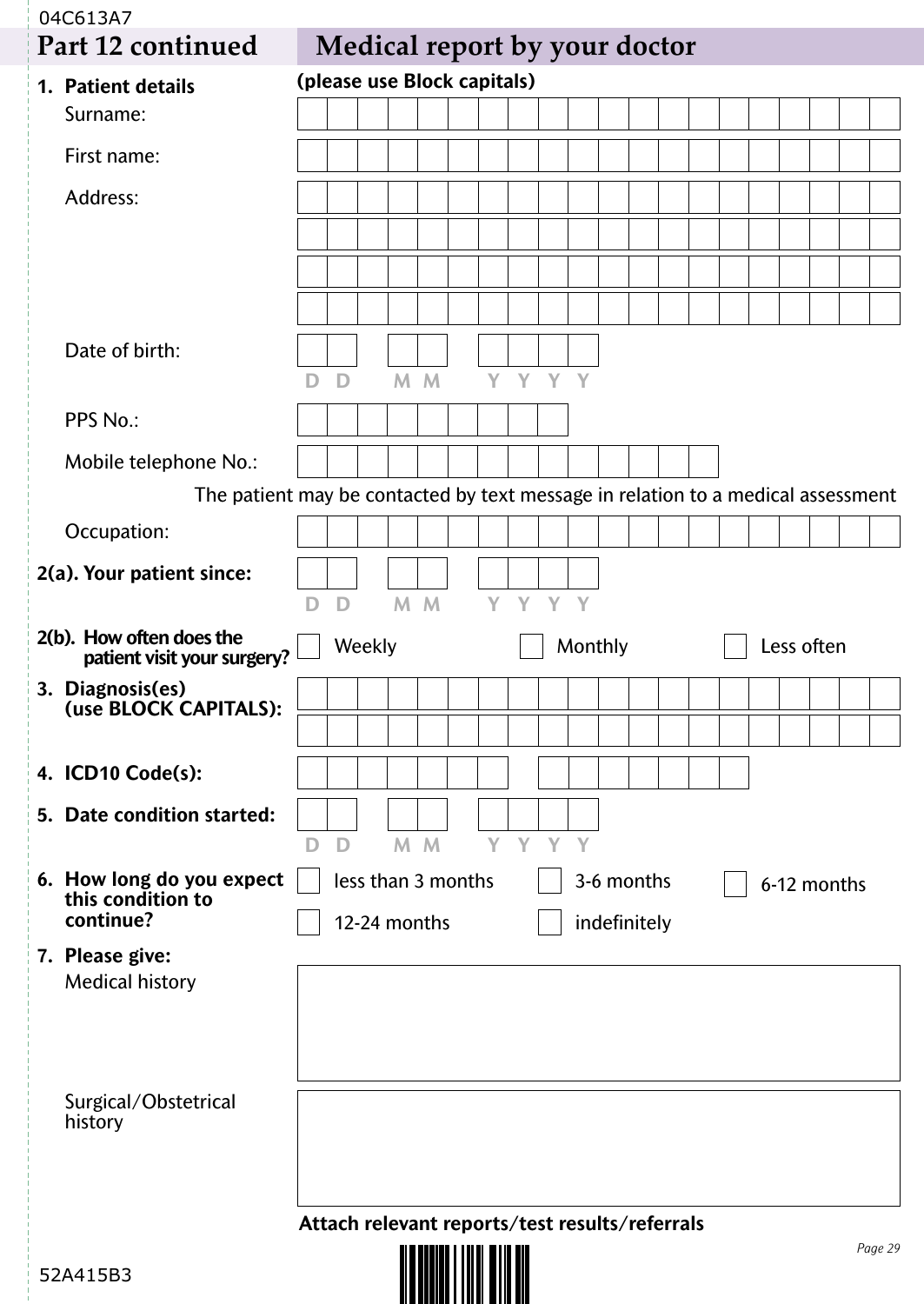| Part 12 continued                                                               | Medical report by your doctor                                 |
|---------------------------------------------------------------------------------|---------------------------------------------------------------|
| Hospital admissions                                                             |                                                               |
| Relevant investigations                                                         |                                                               |
| 8. Please give details if any of the following apply:<br>Attending a specialist |                                                               |
| On medication                                                                   |                                                               |
|                                                                                 |                                                               |
| Other treatment                                                                 |                                                               |
| <b>Clinical findings</b>                                                        |                                                               |
| 9. Pregnant:                                                                    | No<br>Yes                                                     |
| If 'Yes', give EDD:                                                             | Y Y Y<br>Y<br>M M<br>$\mathbf{D}$<br>D                        |
| <b>Additional Information:</b>                                                  | Please attach any relevant reports/results of investigations. |
|                                                                                 |                                                               |

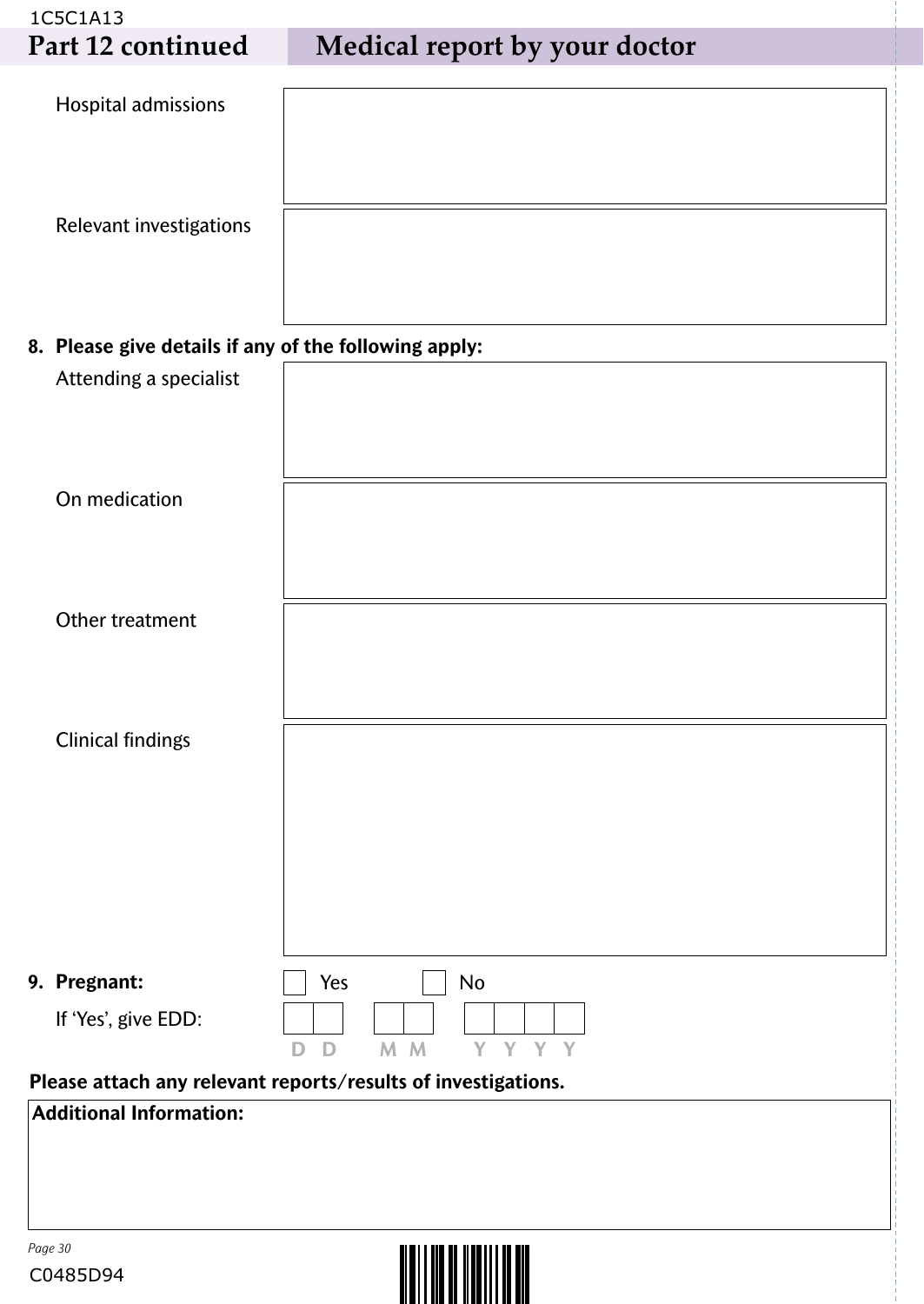F754CE7D<br>**Part 12 continued** 

# ABILITY/DISABILITY PROFILE:

# **10.Indicate the degree to which your patient's condition has affected their ability in ALL of the following areas.**

|                                                                                                                                                                                                                                      | Normal | Mild | Moderate | Severe | Profound |
|--------------------------------------------------------------------------------------------------------------------------------------------------------------------------------------------------------------------------------------|--------|------|----------|--------|----------|
| Mental Health/Behaviour $\longrightarrow$                                                                                                                                                                                            |        |      |          |        |          |
| Learning/Intelligence –––––––                                                                                                                                                                                                        |        |      |          |        |          |
| Consciousness/Seizures ——                                                                                                                                                                                                            |        |      |          |        |          |
| Balance/Co-ordination ——                                                                                                                                                                                                             |        |      |          |        |          |
| $Vision \ \ \$                                                                                                                                                                                                                       |        |      |          |        |          |
| Hearing <u>and the set of the set of the set of the set of the set of the set of the set of the set of the set of the set of the set of the set of the set of the set of the set of the set of the set of the set of the set of </u> |        |      |          |        |          |
| Speech $\longrightarrow$                                                                                                                                                                                                             |        |      |          |        |          |
| Continence <u>&gt;</u>                                                                                                                                                                                                               |        |      |          |        |          |
| Reaching $\longrightarrow$                                                                                                                                                                                                           |        |      |          |        |          |
| Manual Dexterity - Same School                                                                                                                                                                                                       |        |      |          |        |          |
| Lifting/Carrying ––––––––––––                                                                                                                                                                                                        |        |      |          |        |          |
| Bending/Kneeling/Squatting $\rightarrow$                                                                                                                                                                                             |        |      |          |        |          |
|                                                                                                                                                                                                                                      |        |      |          |        |          |
| Standing <u>and the standing</u>                                                                                                                                                                                                     |        |      |          |        |          |
| Climbing Stairs/Ladders ——                                                                                                                                                                                                           |        |      |          |        |          |
| Walking <u>and</u>                                                                                                                                                                                                                   |        |      |          |        |          |
| 11.A Medical Assessment by one of the Department's Medical Assessors may be required to<br>determine eligibility.                                                                                                                    |        |      |          |        |          |
| Is your patient fit to attend a medical assessment?                                                                                                                                                                                  |        |      | Yes      | No.    |          |
| If 'No', give details here:                                                                                                                                                                                                          |        |      |          |        |          |
| 12. Is the customer suitable for work/training for rehabilitative purposes?                                                                                                                                                          |        |      |          |        |          |
|                                                                                                                                                                                                                                      | Yes    | No   |          |        |          |
| This section is only relevant to Companion Free Travel Pass applications                                                                                                                                                             |        |      |          |        |          |
| 13. Does the patient use a wheelchair for mobility, on a permanent basis?                                                                                                                                                            |        |      |          |        |          |
|                                                                                                                                                                                                                                      | Yes    | No   |          |        |          |
| 14. Is the patient registered with the National Council for the Blind or National League of the<br><b>Blind of Ireland?</b>                                                                                                          | Yes    | No   |          |        |          |
| 86E9C4FB                                                                                                                                                                                                                             |        |      |          |        | Page 31  |

<u> ANTALIA I III III ANT</u>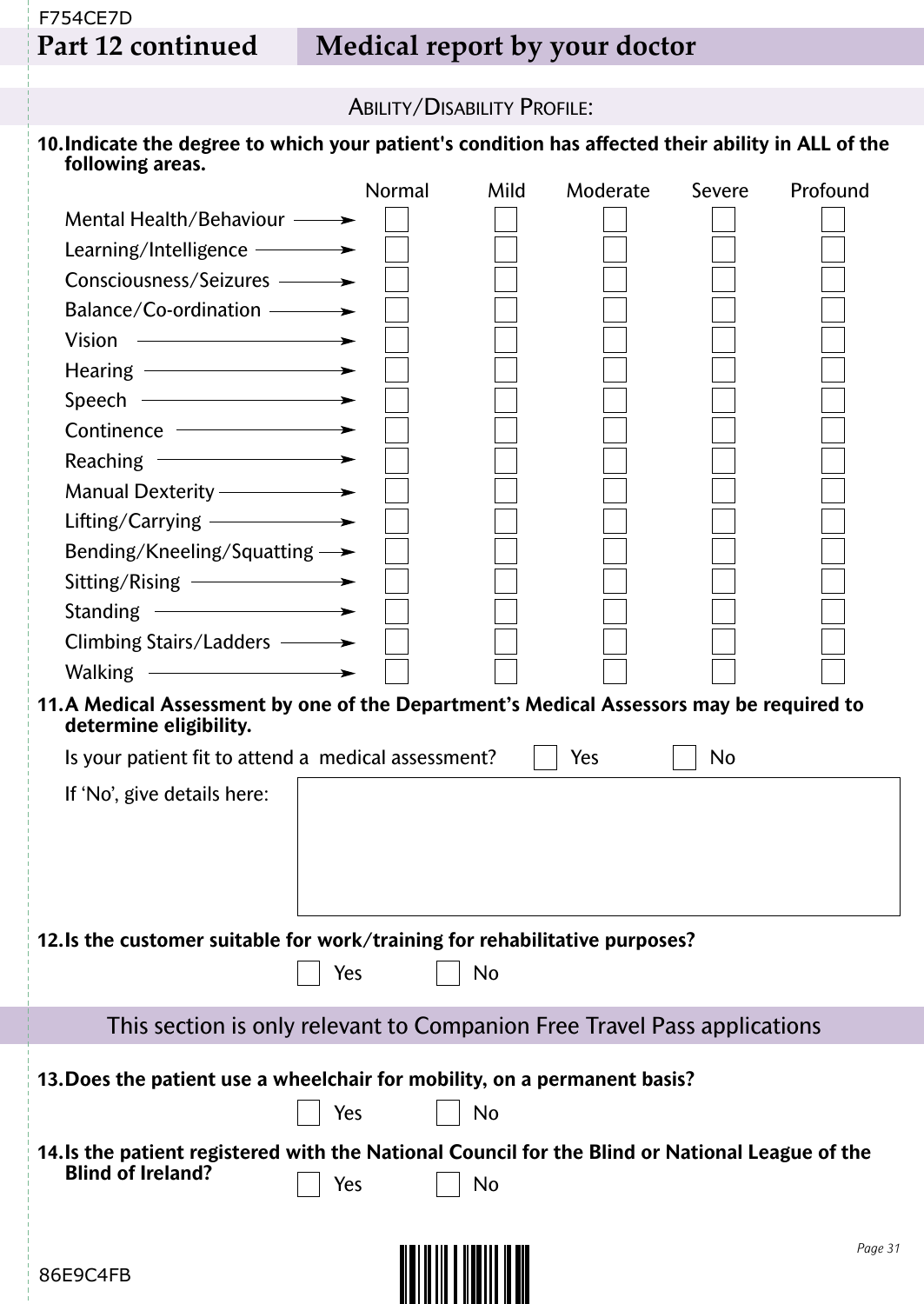# DD96638C<br>Part 12 continued

# **Medical report by your doctor**

| Doctor's name:                         |                                              |        |  |  |  |                    |  |  |                                |  |  |
|----------------------------------------|----------------------------------------------|--------|--|--|--|--------------------|--|--|--------------------------------|--|--|
|                                        |                                              |        |  |  |  |                    |  |  |                                |  |  |
| <b>DSP</b> panel number:               |                                              |        |  |  |  | <b>IMC</b> number: |  |  |                                |  |  |
| <b>Address:</b>                        |                                              |        |  |  |  |                    |  |  |                                |  |  |
|                                        |                                              |        |  |  |  |                    |  |  |                                |  |  |
|                                        |                                              |        |  |  |  |                    |  |  |                                |  |  |
|                                        |                                              |        |  |  |  |                    |  |  |                                |  |  |
| Doctor's Signature (not block letters) |                                              |        |  |  |  |                    |  |  | <b>Doctor's official stamp</b> |  |  |
| Date:<br>M<br>D<br>M                   | $\overline{2}$<br>$\boldsymbol{0}$<br>Y<br>v | Υ<br>v |  |  |  |                    |  |  |                                |  |  |

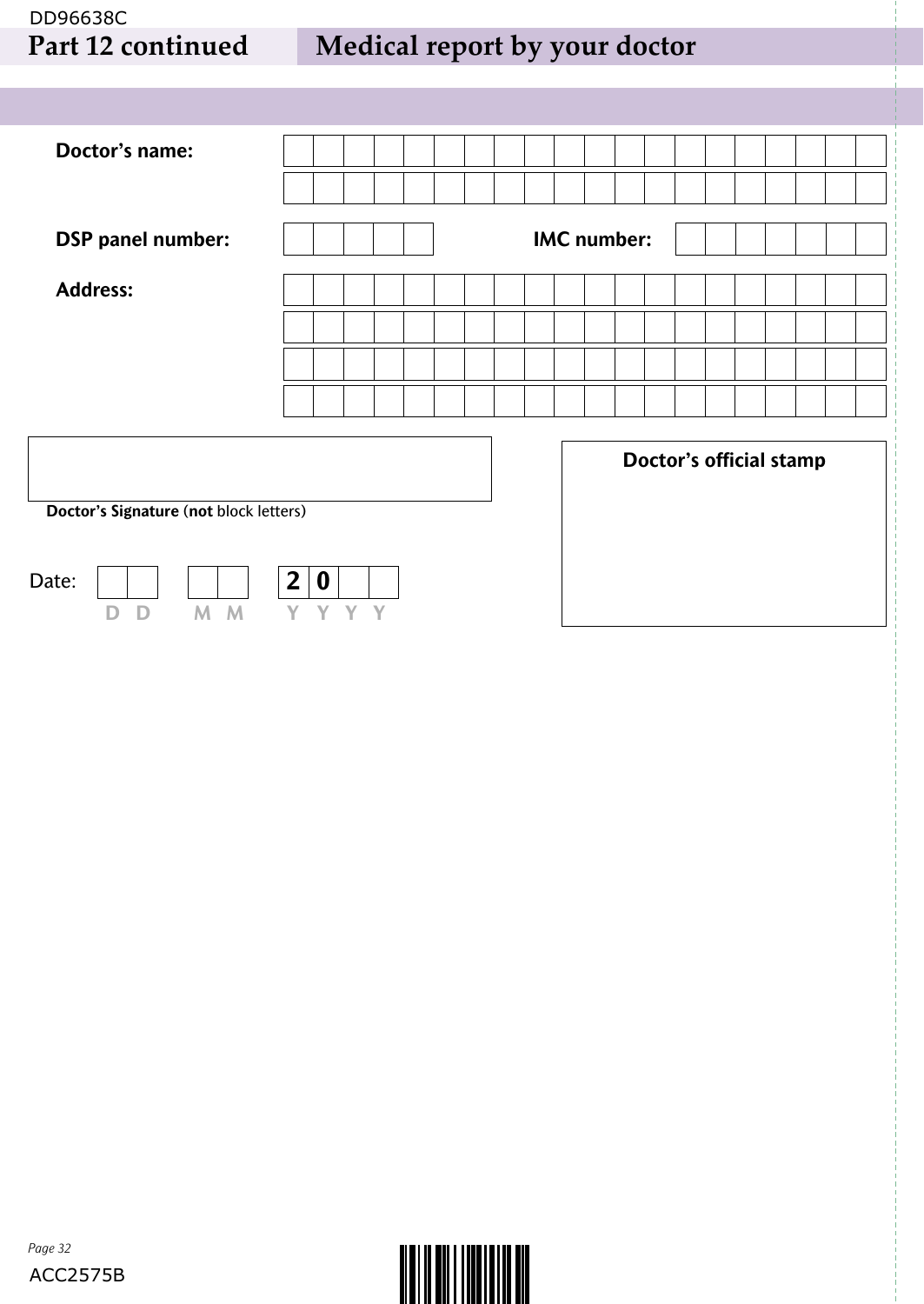